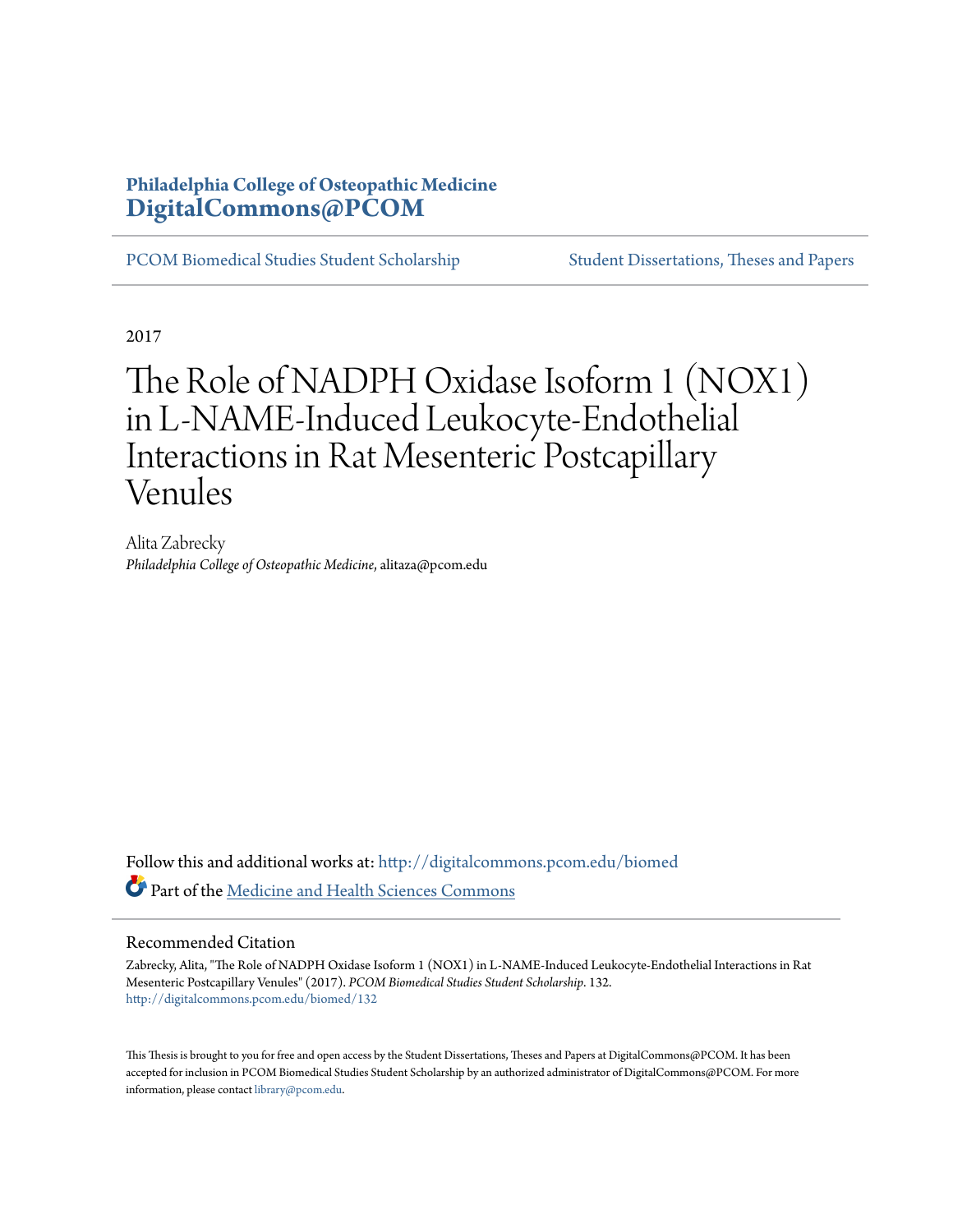**Philadelphia College of Osteopathic Medicine**

**The Graduate Program in Biomedical Sciences**

# **The Role of NADPH Oxidase Isoform 1 (NOX1) in L-NAME-Induced Leukocyte-Endothelial Interactions in Rat Mesenteric Postcapillary Venules**

A thesis in vascular endothelial dysfunction by Alita Zabrecky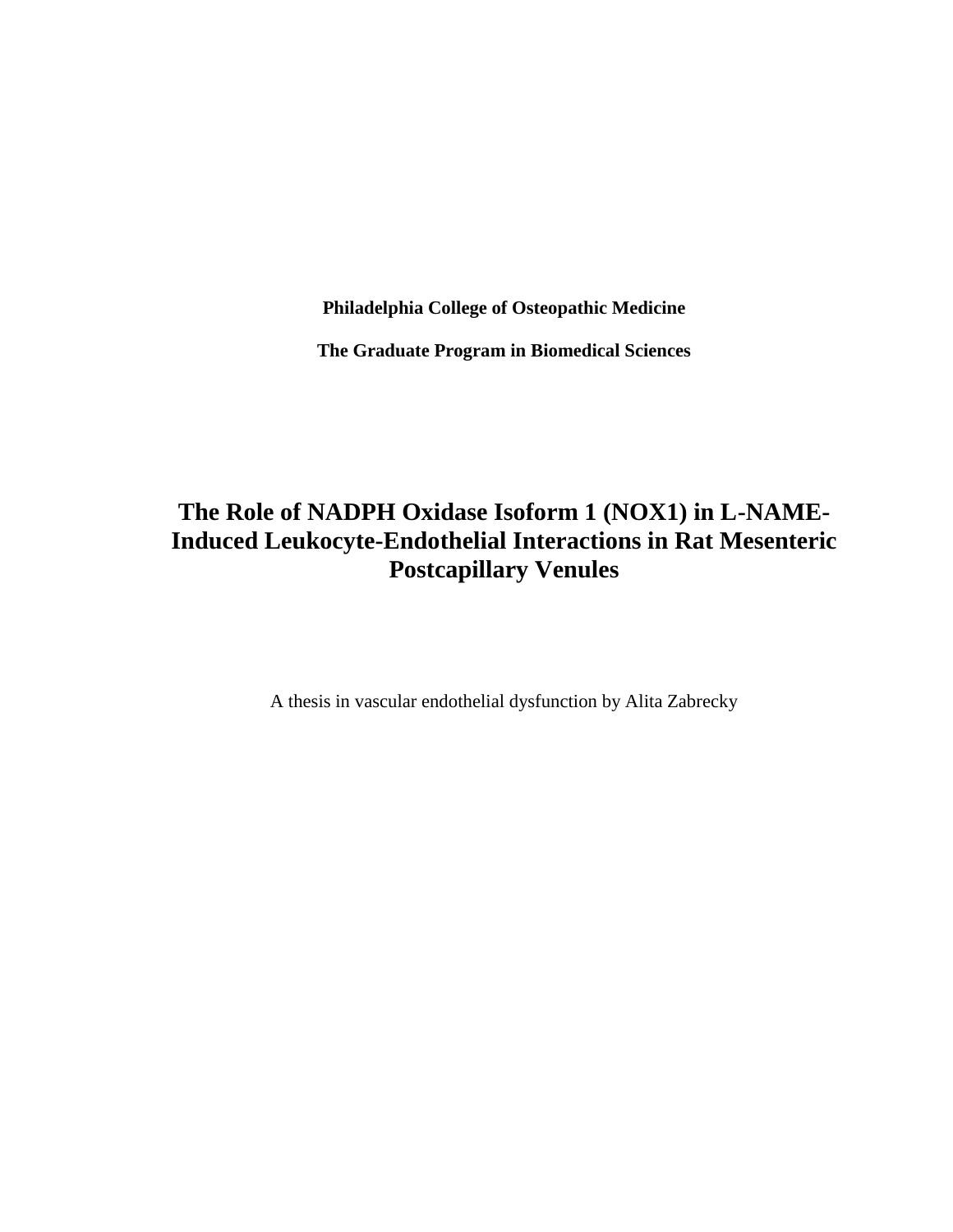We have read and examined this manuscript and certify that it is adequate in scope and quality as a thesis for this MS degree.

Dr. Qian Chen, Ph.D Research Assistant Professor of Department of Bio-Medical Sciences

 $\frac{1}{\sqrt{2\pi}}$  , and the set of  $\frac{1}{\sqrt{2\pi}}$ 

\_\_\_\_\_\_\_\_\_\_\_\_\_\_\_\_\_\_\_\_\_\_\_\_\_ \_\_\_\_\_\_\_\_\_\_\_\_

Dr. Lindon Young, Ph.D Professor of Department of Bio-Medical Science

Dr. Susan Hingley Professor of Department of Bio-Medical Sciences

\_\_\_\_\_\_\_\_\_\_\_\_\_\_\_\_\_\_\_\_\_\_\_\_\_ \_\_\_\_\_\_\_\_\_\_\_\_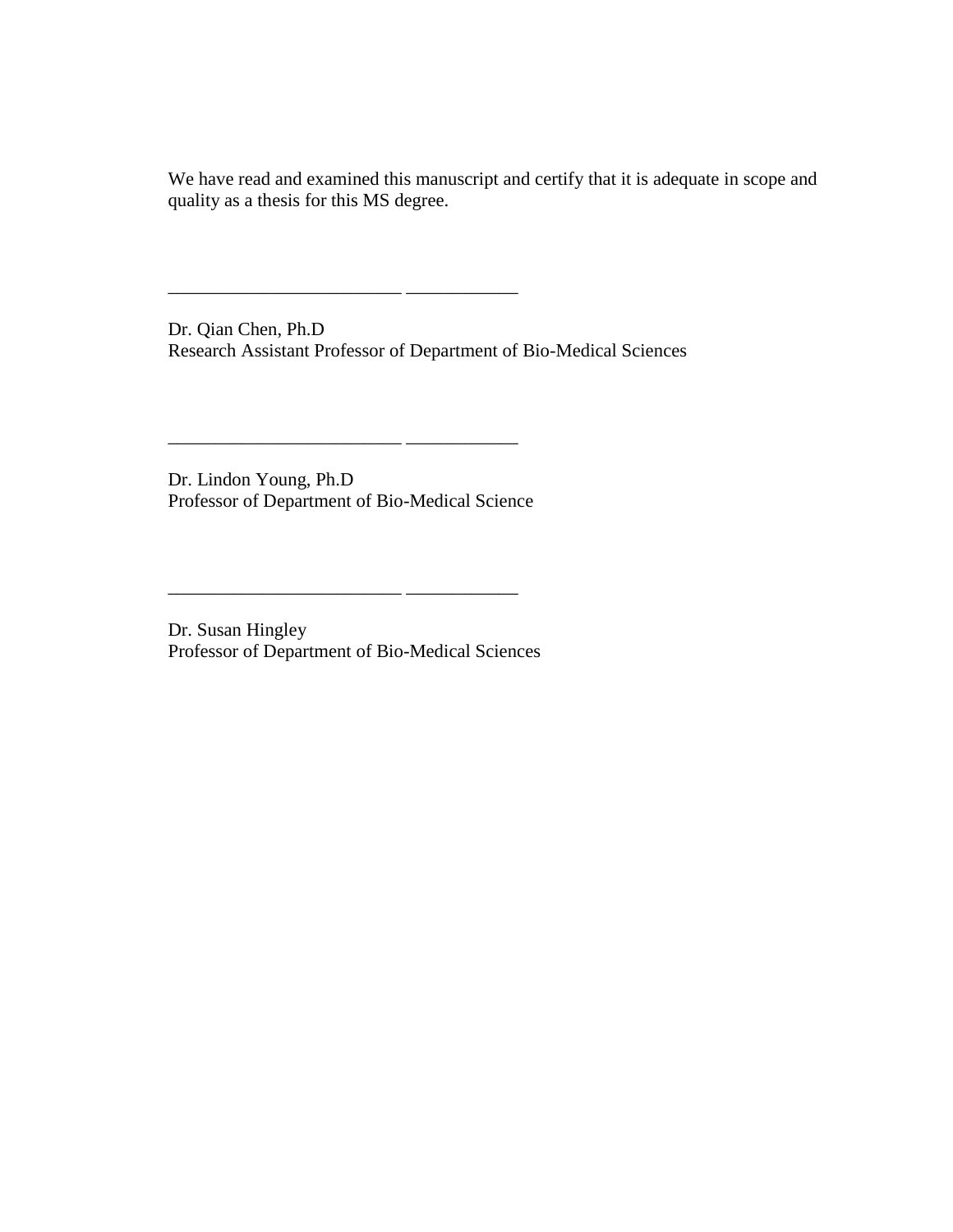# **Table of Contents**

| 1. |                                                                |  |
|----|----------------------------------------------------------------|--|
|    | 1.1)                                                           |  |
|    | 1.2)                                                           |  |
| 2. |                                                                |  |
|    | 2.1)                                                           |  |
|    | 2.2)                                                           |  |
|    | eNOS Uncoupling/Downregulation10<br>(2.3)                      |  |
|    | (2.4)                                                          |  |
| 3. |                                                                |  |
|    | 3.1)                                                           |  |
|    | 3.2)                                                           |  |
| 4. |                                                                |  |
| 5. |                                                                |  |
| 6. |                                                                |  |
|    |                                                                |  |
|    |                                                                |  |
| 1. |                                                                |  |
| 2. |                                                                |  |
| 3. |                                                                |  |
| 4. |                                                                |  |
| 5. |                                                                |  |
|    |                                                                |  |
|    |                                                                |  |
| 1. | Leukocyte-Endothelial Interactions Via Intravital Microscopy23 |  |
|    | 1.1)                                                           |  |
|    | 1.2)                                                           |  |
|    | 1.3)                                                           |  |
| 2. | Leukocyte Adherence and Transmigration Via Hematoxylin and     |  |
|    |                                                                |  |
|    |                                                                |  |
|    |                                                                |  |
| 1. |                                                                |  |
| 2. | Effects of L-NAME on Leukocyte-Endothelial Interactions30      |  |
| 3. | Effects of ML171 on Leukocyte-Endothelial Interactions31       |  |
| 4. | H&E Staining Compared to In Vivo Recording33                   |  |
| 5. |                                                                |  |
| 6. |                                                                |  |
| 7. |                                                                |  |
|    |                                                                |  |
|    |                                                                |  |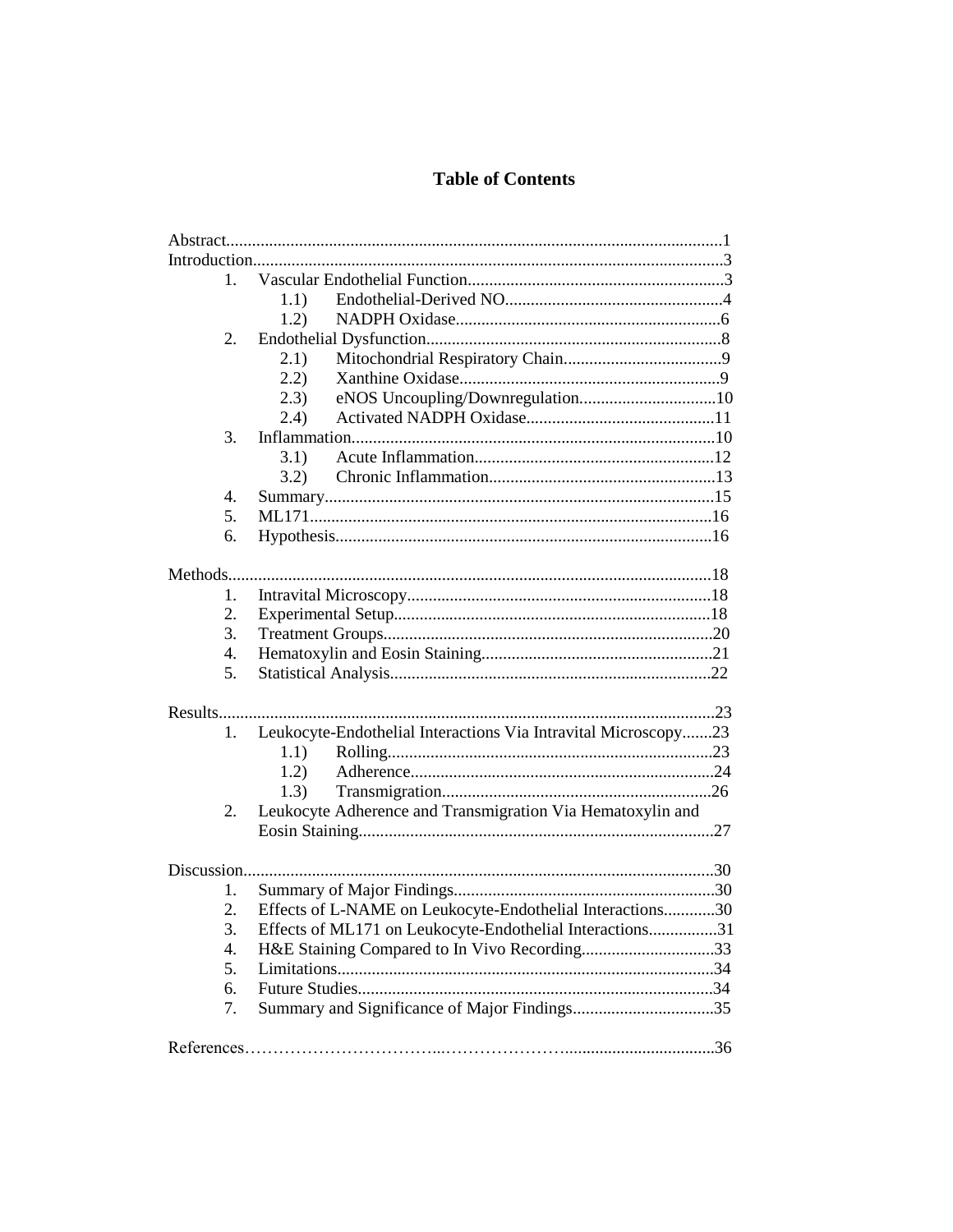# **Acknowledgments**

I would like to thank the following people for their contributions to my thesis:

Dr. Qian Chen, Ph.D., Research Assistant Professor of Department of Bio-Medical Sciences at PCOM, Thesis Advisor

Dr. Lindon Young, Ph.D., Professor of Department of Bio-Medical Sciences at PCOM, Thesis Committee Member

Dr. Susan Hingley, Ph.D., Professor of Department of Bio-Medical Sciences at PCOM, Thesis Committee Member

Dr. Marcus Bell, Ph.D, Director of Bio-medical Sciences at PCOM, Professor of Department of Bio-Medical Science at PCOM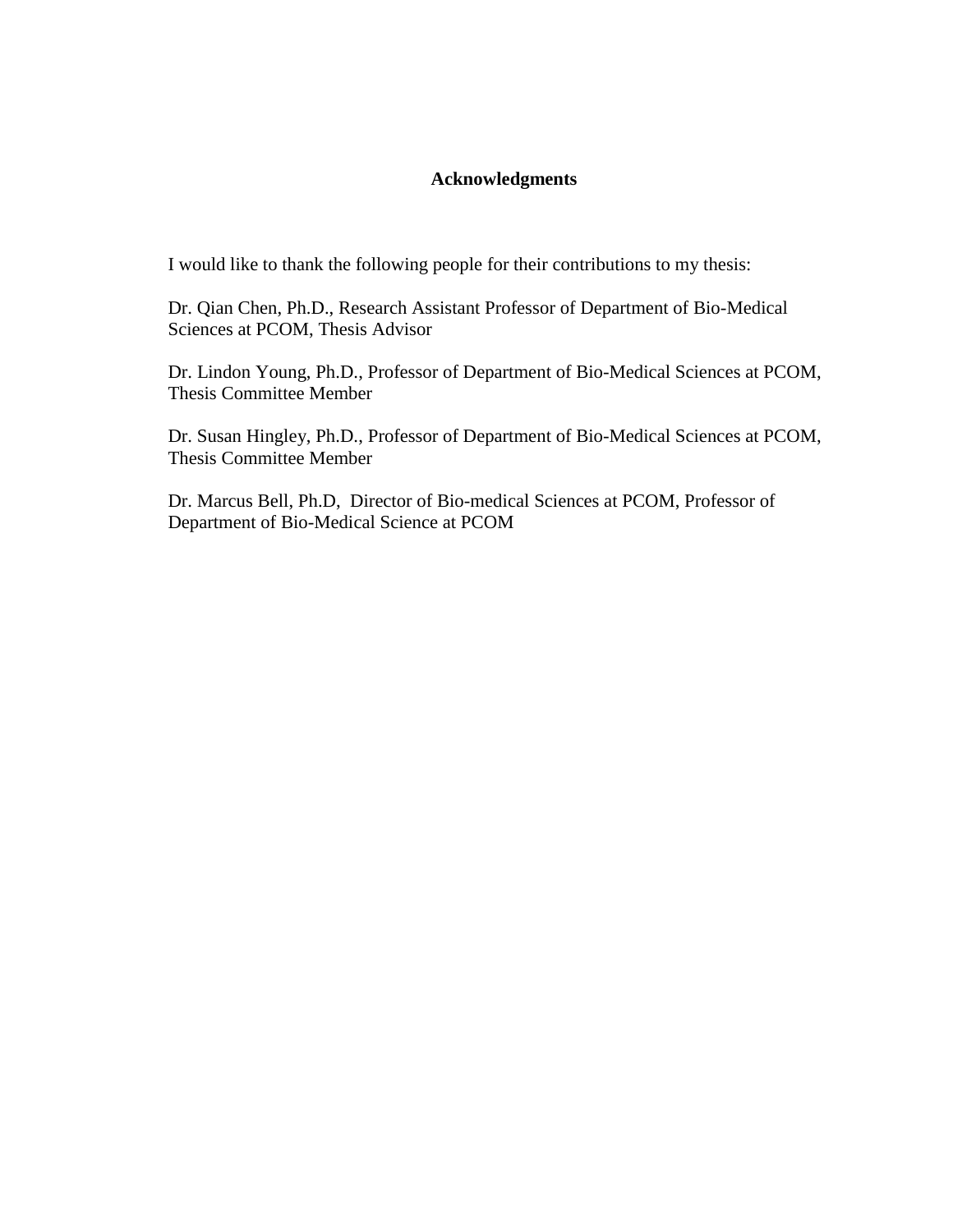# **Abstract**

Vascular endothelial dysfunction is a component of many chronic illnesses such as cardiovascular disease, diabetes, and hypertension. This dysfunction is initiated by an inflammatory response triggering an increase in leukocyte endothelial interactions. It is characterized by increased oxidative stress often associated with reduced endothelialderived nitric oxide (NO) bioavailability. Activation of NADPH oxidase is a major source of oxidative stress. NADPH oxidase has five NOX and two Doux isoforms. NOX1 is expressed on vascular endothelial and smooth muscle cells, but is not expressed on neutrophils. Therefore, the role of NOX1 in inflammation is not completely clear. A NOX1 selective inhibitor, 2-acetylphenothiazine (ML171), was used to determine its effects on N<sup>G</sup>-nitro-L-arginine methyl ester (L-NAME)-induced leukocyte endothelial interactions in rat post capillary venules using intravital microscopy. We found that 50 M L-NAME, a NO synthase inhibitor, significantly increased leukocyte rolling, adherence, and transmigration after a 2 hour superfusion of post capillary venules compared to the Krebs' buffer control rats. However, ML171 was able to significantly attenuate L-NAME induced leukocyte-endothelial interactions compared to L-NAME alone. Superfusion of post capillary venules with L-NAME and  $0.2 \mu M$  or  $1.0 \mu M$ ML171 reduced the leukocyte rolling from  $71\pm8$  cells/minute to  $19\pm5$  and  $25\pm5$ cells/minute, respectively, adherence from 16±4 cells/minute to 3±1 cells/minute, and transmigration from  $15\pm 3$  cells to  $4\pm 1$  cells (both ML171 concentrations) over a 2 hour period. The results obtained from intravital microscopy were confirmed through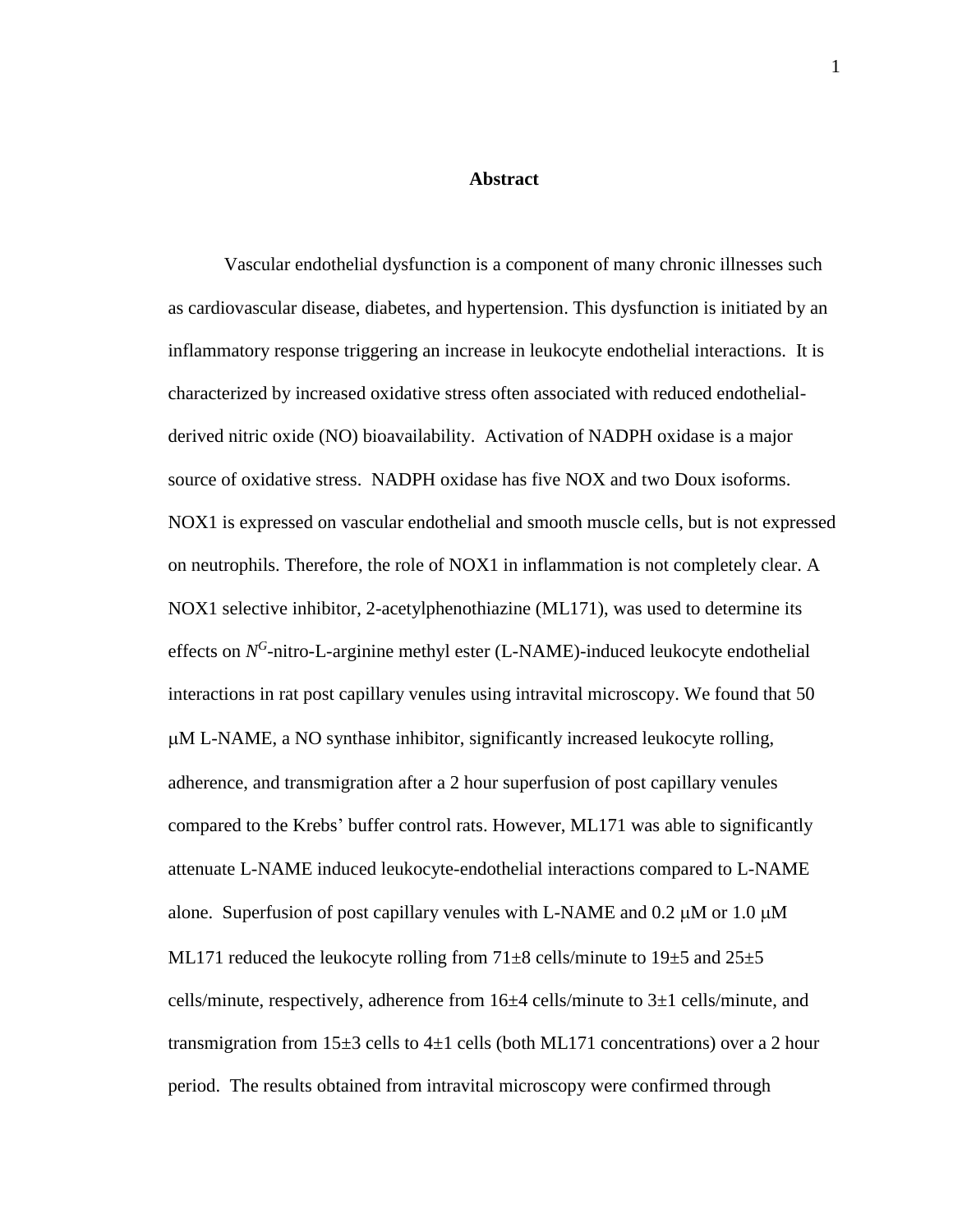Hematoxylin & Eosin (H&E) staining of superfused mensenteric tissues from experimental groups. We found that post capillary venules superfused with L-NAME exhibited significantly more leukocyte vascular adherence and tissue transmigration compared to Krebs's control tissue. The addition of 0.2  $\mu$ M or 1  $\mu$ M ML171 during the superfusion was found to significantly attenuate both L-NAME induced adherence and transmigration, reducing cell attachment from  $269 \pm 11$  cells/mm<sup>2</sup> to  $114 \pm 9$  and  $137 \pm 21$ cells/mm<sup>2</sup>, respectively, and transmigration from 505 $\pm$ 60 cells/mm<sup>2</sup> to 171 $\pm$ 6 and 202 $\pm$ 19 cells/mm<sup>2</sup>, respectively. Moreover, Hematoxylin & Eosin staining supported the observation that ML171 alone did not affect basal leukocyte-endothelial interactions. In summary, our data suggest that L-NAME induced leukocyte-endothelial interactions involves activation of NOX1. ML171 may mitigate vascular endothelial dysfunction induced-inflammatory responses and elicit protective effects against chronic inflammation in the pathogenesis of various disease.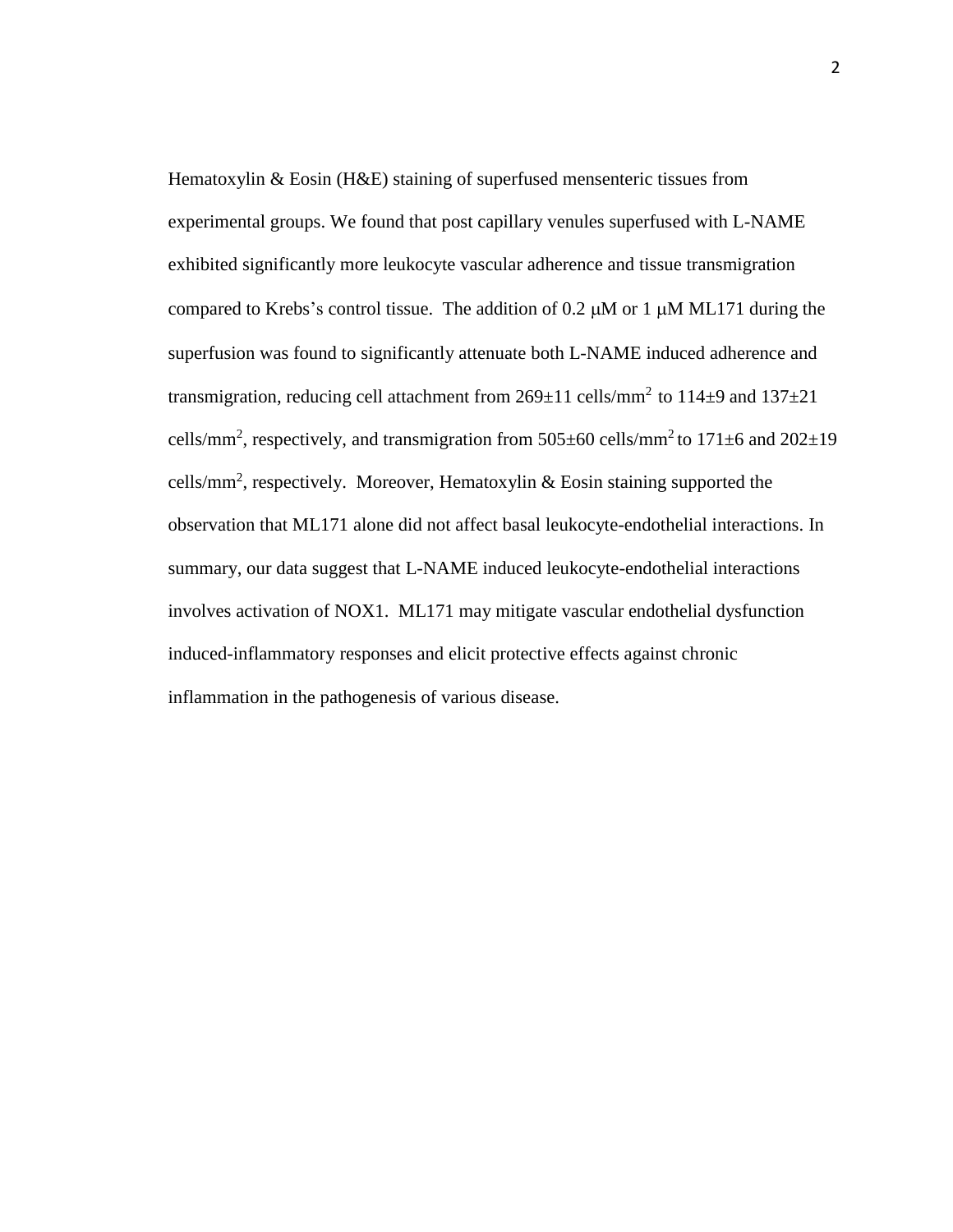# **Introduction**

#### 1. Vascular Endothelial Function

Vascular endothelium plays a crucial role in bodily homeostasis, providing a physical barrier between blood and tissues and regulating many physiological functions such as control of vasculature tone through the release of vasoactive molecules that can either relax or constrict the blood vessels (1,2). Vascular endothelium also plays a role in both innate and adaptive immunity through leukocyte-endothelial interactions involving leukocyte recruitment and transmigration in order to mitigate potential pathogens (1,2,3). Endothelial cells have the ability to metabolize, synthesize, and release a variety of substances, including vasoactive chemicals, nitric oxide (NO) and angiotensin II (Ang II), involved in vasodilation and vasoconstriction, respectively. Endothelial cells are able to upregulate substances participating in inflammatory responses such as P-selectin and ICAM-1 required to slow passing leukocytes and adhere them to the vasculature. Endothelial cells participate in the production of reactive oxygen species (ROS) such as superoxide (SO) produced by NADPH oxidase, uncoupled eNOS, xanthine oxidase, and the mitochondrial respiratory chain. SO produced under normal physiological conditions plays a role in endothelial cell signaling. Endothelial cells are also able to produce procoagulants such as Von Willebrand factor which plays a role in platelet adhesion, and anticoagulants such as prostacyclin and NO, which inhibit platelet activation and promote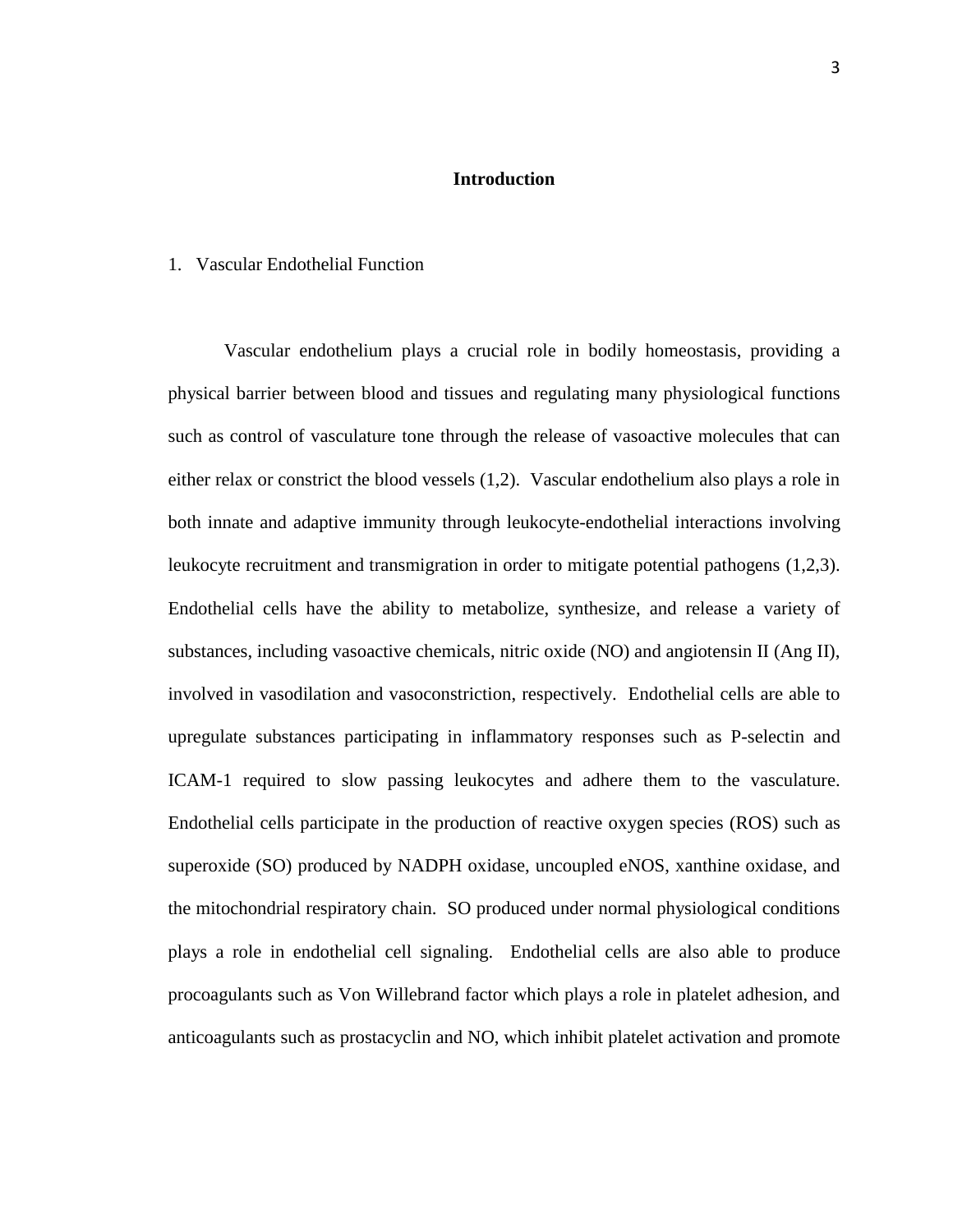vasodilation (1,2,4). In particular, endothelial-derived NO and NADPH oxidase play critical roles in normal vascular endothelial functions.

#### 1.1) Endothelial-Derived NO

NO is an endothelium derived relaxing factor with profound vasodilatory effects that can affect both the function and structure of the underlying vascular smooth muscle (1). In the vasculature, NO is constitutively synthesized from L-arginine by nitric oxide synthase (NOS) (5). There are three isoenzymes of NOS: neuronal NOS (nNOS), inducible NOS (iNOS), and endothelial NOS (eNOS), however, in the vasculature, the main NOS isoenzyme contributing to NO production is eNOS (6). NO production can be induced through increased blood flow (sheer stress) or the binding of vasoactive substances such as acetylcholine, bradykinin, and adenosine to endothelial cell receptors causing an increase in intracellular calcium levels (7). In response to elevated levels of intracellular calcium, calmodulin binds to eNOS, which then catalyzes the conversion of L-arginine to Lcitrulline  $+$  NO (7). In order for this reaction to occur, a number of cofactors for eNOS must be present, including tetrahydrobiopterin (BH4), FAD, FMN, and iron protoporphyrin IX (haem) (8). Arguably,  $BH_4$  is most closely related to NO bioavailability due to its ability to stabilize the eNOS dimer formation. If the eNOS dimer is not stabilized by BH4 it will favor the production of SO and thereby reduce the bioavailability of NO produced by eNOS (9). NO produced from eNOS diffuses locally in endothelial cells to the luminal surface where it activates guanylate cyclase in smooth muscle cells causing the conversion of GTP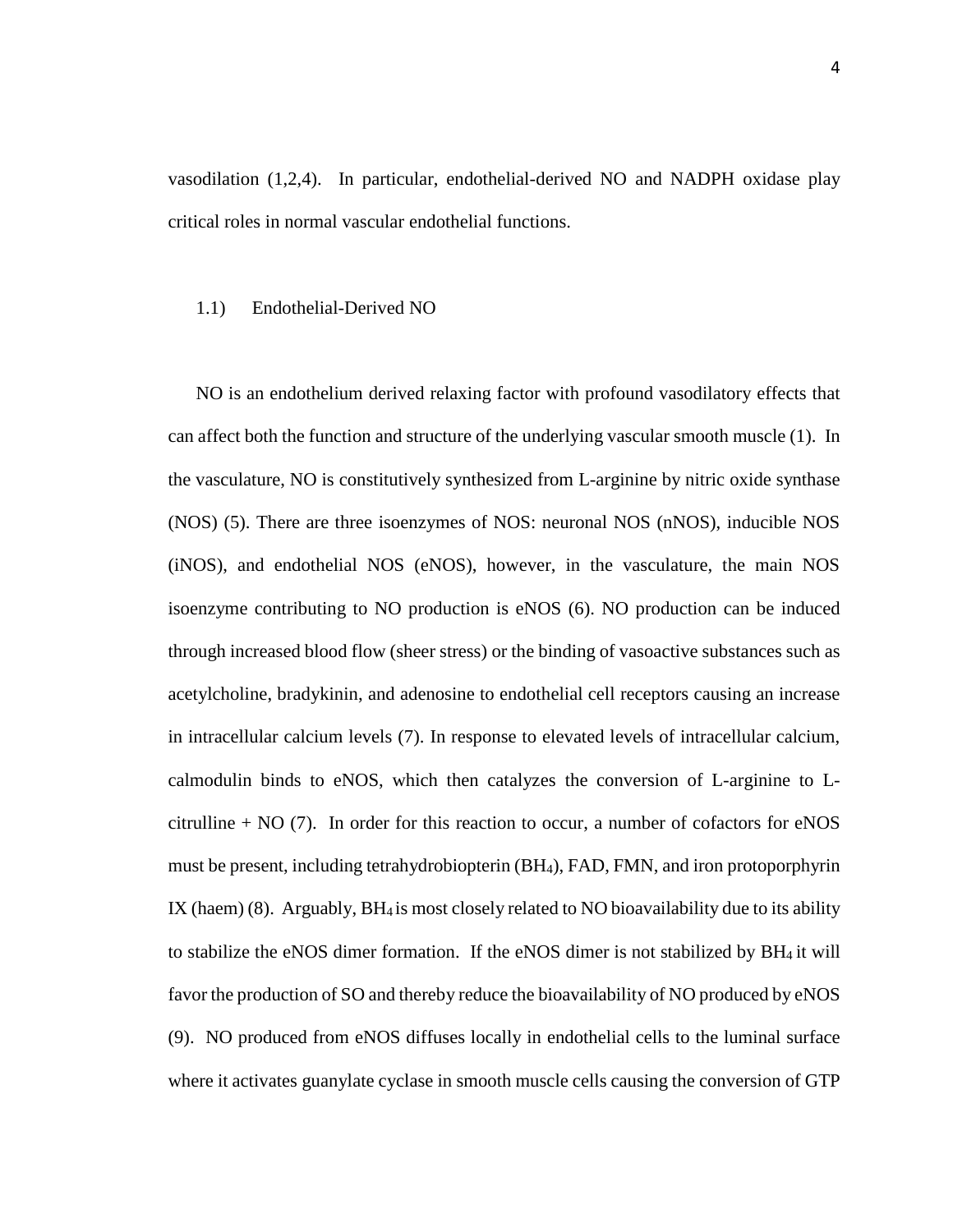to cGMP, resulting in the inhibition of calcium into the smooth muscle cell and ultimately leading to vasodilation mediated by the smooth muscle cell, as shown in figure 1 (7).

 In addition to being a potent direct vasodilator, NO also indirectly promotes vasodilation through the inhibition of  $AT_1$  receptor expression. NO and Ang II have several antagonist effects on each other. Ang II acts on its receptor  $AT_1$  to stimulate NO production and in return NO down-regulates the  $AT_1$  receptor indicating a balance between NO and Ang II (10). NO also is able to induce an anti-platelet effect through the reduction of intracellular calcium levels. Since platelet aggregation is dependent on an increase in intracellular calcium, the reduction of intracellular calcium in platelets, through increased levels of cGMP, ultimately results in an anti-platelet effect (11). Additionally, NO is able to produce an anti-inflammatory effect through its ability to inhibit leukocyte-endothelial interactions on the vascular wall (11). Leukocyte endothelial interactions are dependent on the expression of adhesion molecules on the vasculature cell surface. NO has been shown to prevent the expression of P-selectin on the vascular cell surface which is needed for leukocyte rolling to occur (12).

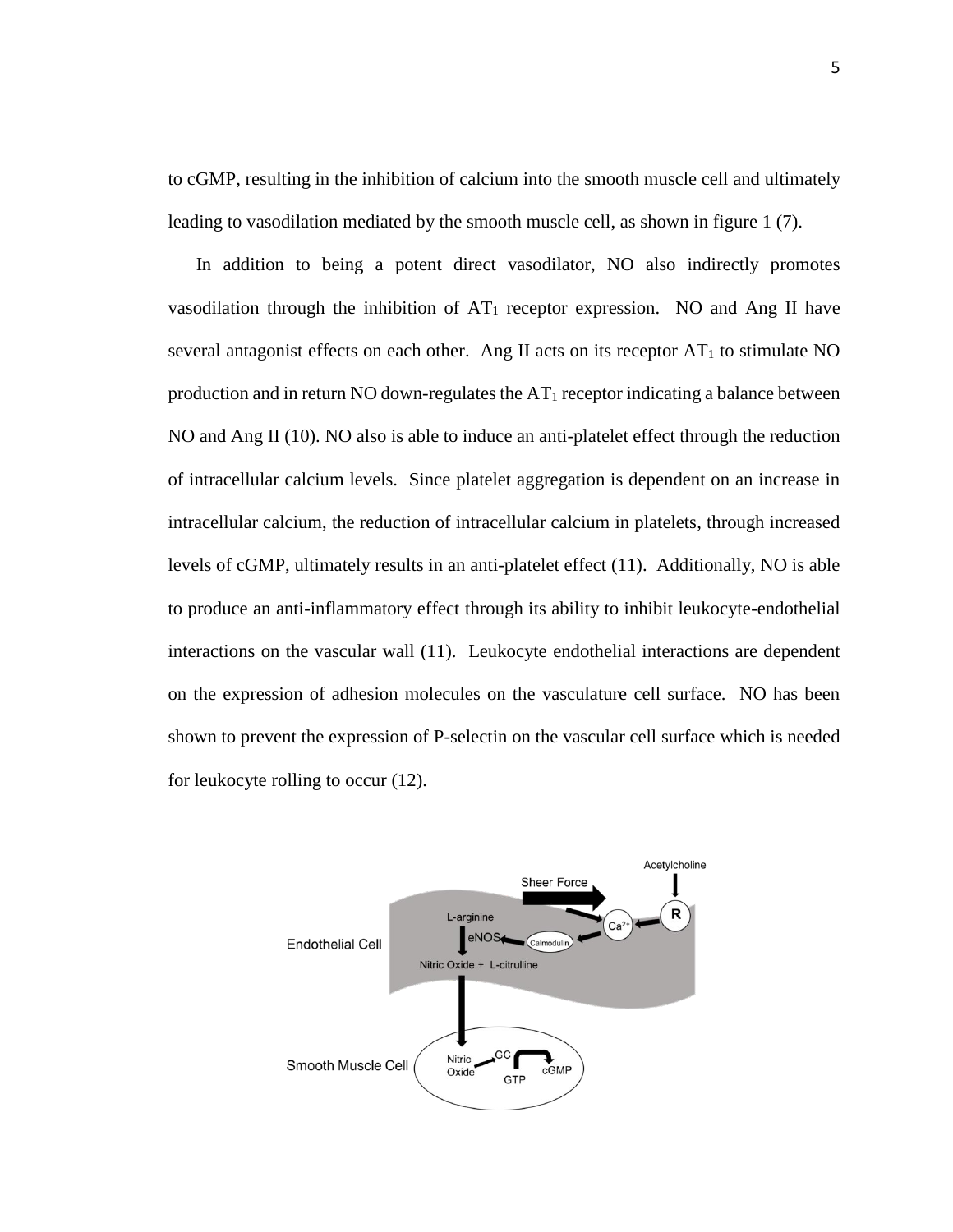Figure 1: **Activation of eNOS**. Sheer force and the binding of acetylcholine to G-protein receptors causes an increase in intracellular calcium. Calcium is thereby able to activate calmodulin which binds to eNOS, activating it, and allowing the conversion of L-arginine to L-citrulline + Nitric Oxide (NO). NO is able to diffuse to smooth muscles cells activating guanylate cyclase causing the conversion of GTP to cGMP. cGMP further results in the inhibition of calcium into the smooth muscle cell, causing vasodilation. Figure adapted from (7).

#### 1.2) NADPH Oxidase

The NADPH oxidase family of enzymes, also known as NOX have 7 different isoforms: NOX1, NOX2, NOX3, NOX4, NOX5, Duox1, and Duox2 (13). The expression of the NOX isoforms varies throughout the body, with NOX1-5 known to be expressed on the endothelial cells, NOX2 being expressed on leukocytes and Duox1 and Duox2 being expressed on epithelium (14). NOX enzymes are a multisubunit enzyme, consisting of cytosolic subunits, NOXO1 (organizer subunit), NOXA1 (activator subunit) and RAC1 (regulator), as well as membrane bound subunit, phox22, and membrane bound catalytic unit NOX (figure 2). Under normal physiological conditions, the NOX enzymes are responsible for catalyzing the transfer of an electron from NADPH to  $O<sub>2</sub>$  resulting in the production of SO (14). The SO produced from the NOX enzyme have different functions depending on the location of the NOX isoenzyme, but is known to be involved in the respiratory burst in phagocytes as well as involved in a myriad of signaling pathways such as cell migration and upregulation/surface expression of epidermal growth factor receptor (14). The  $O_2$  produced from the NOX enzymes is unstable and reacts quickly with superoxide dismutase (SOD) to form the more stable hydrogen peroxide  $(H_2O_2)$ . In select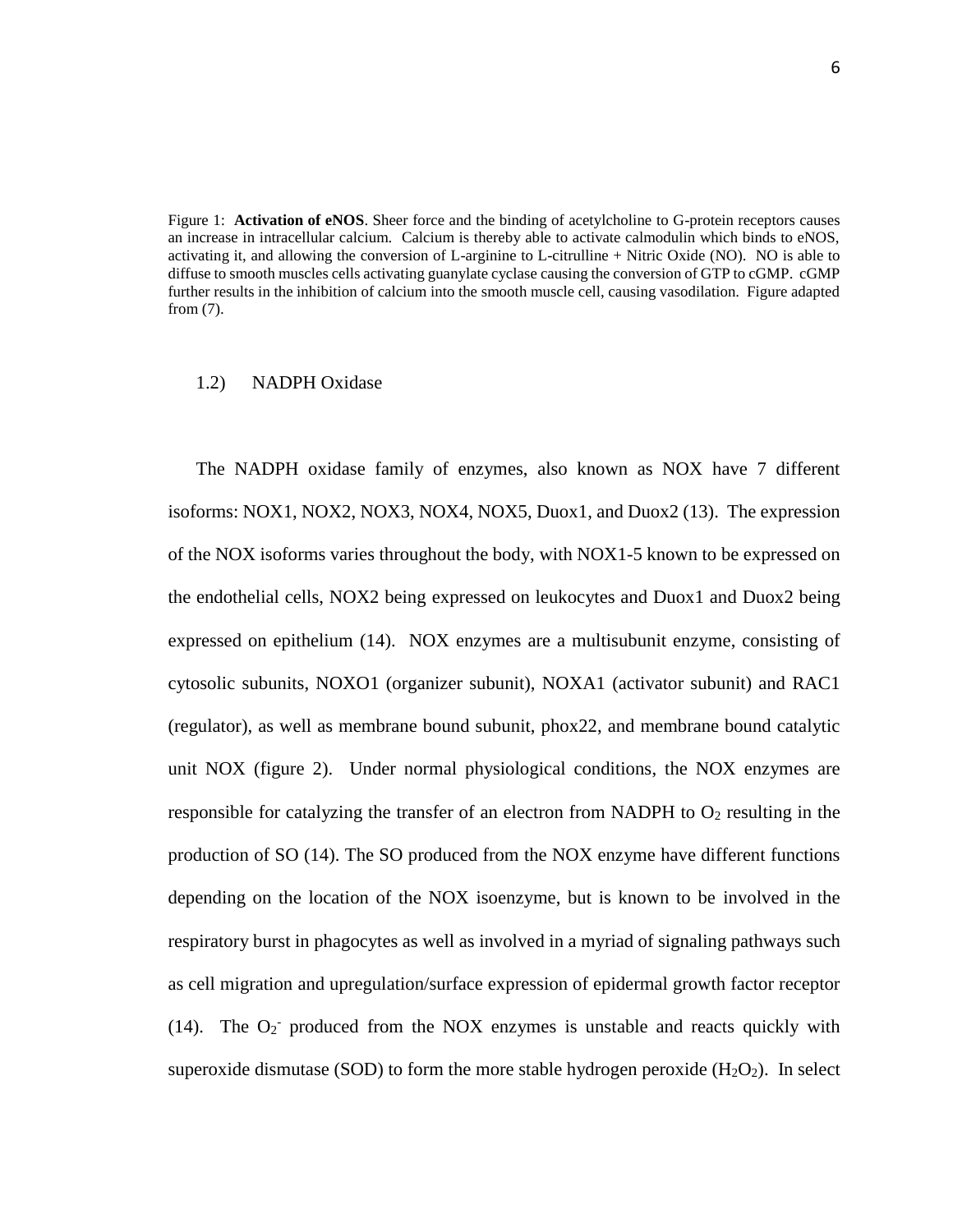NOX isoforms, such as NOX4,  $H_2O_2$  is a direct product from the catalytic subunit (15). H2O<sup>2</sup> is able to further act as a signaling molecule and is able to diffuse from the cell, unlike SO, rendering it useful in normal physiological conditions, however, can also lead to lipid peroxidation of cell membranes under excessive productions such as ischemiareproduction injury (16).



Figure 2. **NADPH oxidase structure**. NADPH oxidase activation requires the assembly of cytosolic subunits (RAC1, NOXA1, and NOXO1) and membrane subunits (p22phox and the catalytic subunit [NOX1]) on the cell membrane. All subunits facilitate the transfer of an electron from NADPH to  $O_2$  to produce superoxide  $(O<sup>2</sup>)$ . Figure adapted and modified from (17). 2. Endothelial Dysfunction

Vascular endothelial dysfunction is considered an essential clinical event in many illnesses such as cardiovascular disease, diabetes, and hypertension. Therefore, it is important to understand the underlying mechanisms causing vascular endothelial dysfunction in order to provide new clinical treatments (1).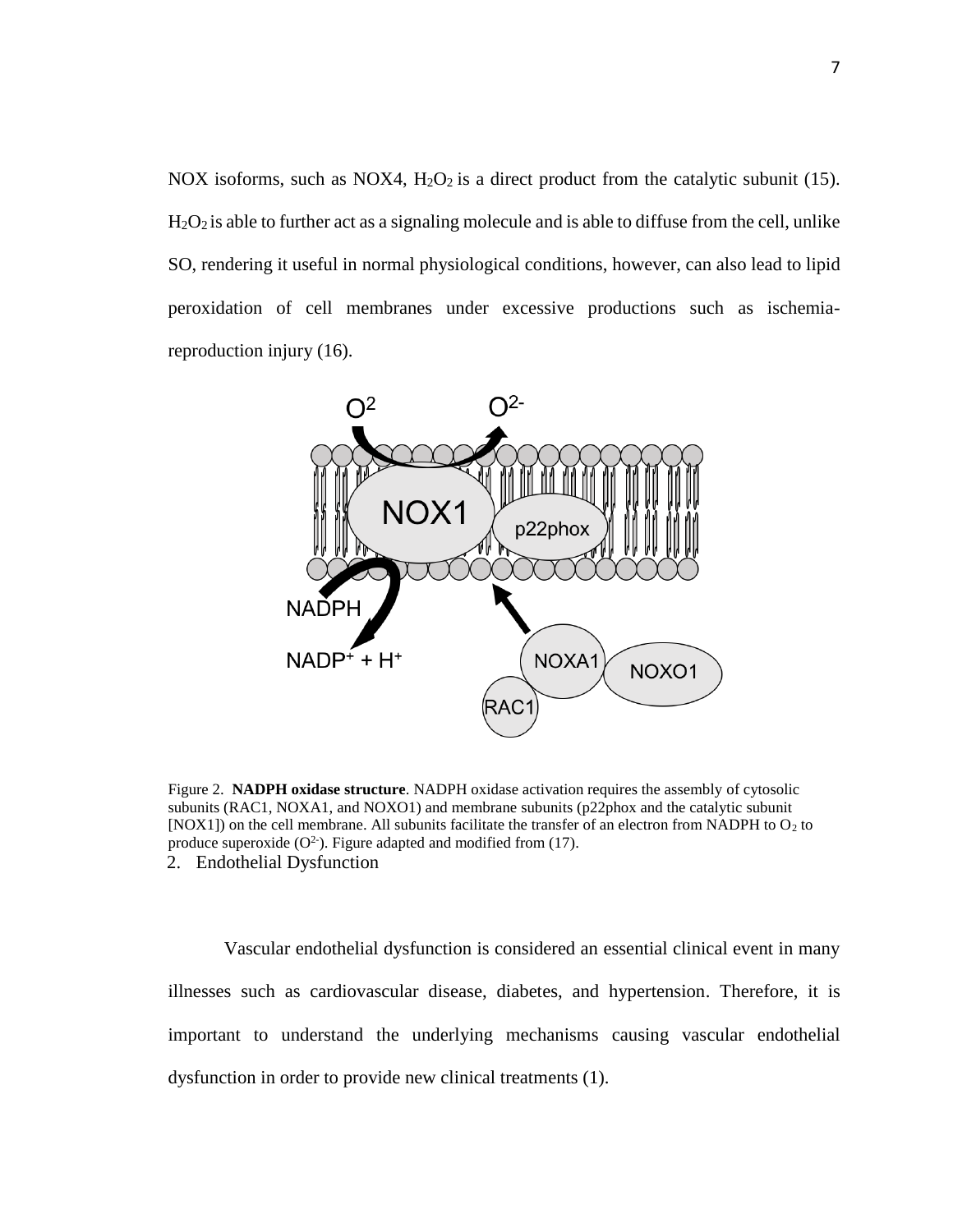In a state of dysfunction, the endothelium becomes activated and predisposed to vasoconstriction, leukocyte adhesion, and inflammation due to loss of balance in homeostasis, leading to the pathogenesis of cardiovascular disease (2). The major characteristics of vascular endothelial dysfunction are increased oxidative stress and/or reduced endothelial-derived NO bioavailability.

 Oxidative stress occurs when the amount of ROS present in the cell outweighs the cells ability to convert the ROS into less harmful substances, such as SO. Normally, SO is then converted to  $H_2O_2$  via SOD, and the further conversion of  $H_2O_2$  to  $H_2O$  via catalase. Inappropriate amounts of ROS present in a cell can cause alterations in membranes, DNA, and proteins as well as interfere with intracellular cascades resulting in altered protein activity which can be implicated in the pathophysiology of disease (18). During vascular damage in hypertension, ROS influences vascular remodeling by causing an increase in proteins, such as collagen, to be present on the extra cellular matrix (ECM) (19). Overproduction of SO can further be implicated in vascular endothelial dysfunction through direct quenching of endothelial-derived NO to form peroxynitrite (ONOO- ). There are four major sources of oxidative stress: mitochondrial respiratory chain, xanthine oxidase, uncoupled eNOS, and NADPH oxidase.

#### 2.1) Mitochondrial Respiratory Chain

In the mitochondrial respiratory chain, SO is produced through the reduction of  $O<sub>2</sub>$ , caused by electron leakage from the oxidative phosphorylation pathway (20). Under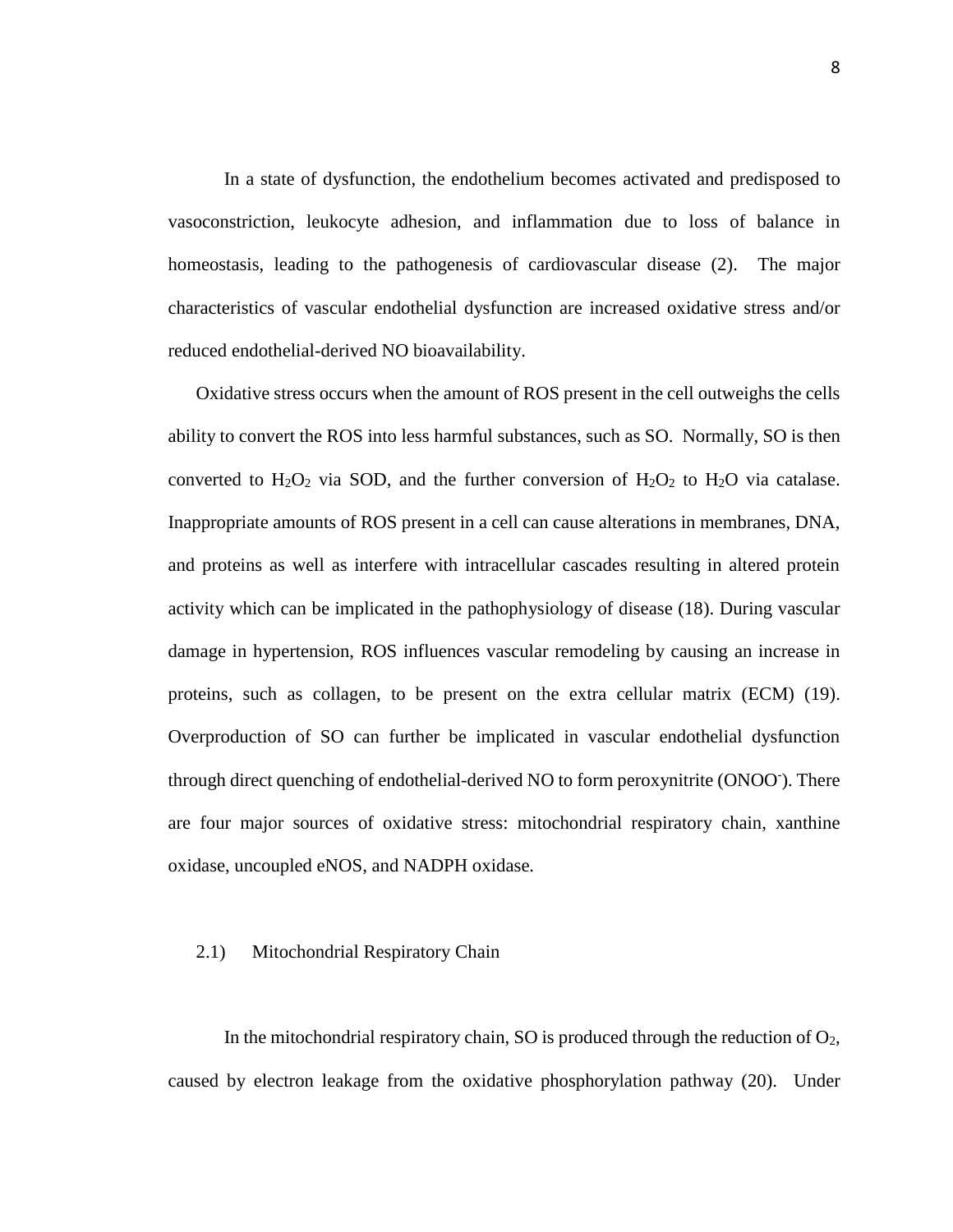physiological conditions, SO is produced in small amounts mainly from complex I and complex III of the mitochondrial respiratory chain as electrons "leak" to  $O<sub>2</sub>$  creating SO (21). The SO is quickly converted via SOD to  $H_2O_2$ . However, under some pathological conditions, such as ischemia, SO production can be increased in the respiratory chain from complex III, possibly due to the inhibition of complex IV. In other conditions where NADPH is activated, mito $K_{ATP}$  channels are opened, resulting in mild mitochondrial uncoupling (21). The increase in SO production from the mitochondrial respiratory chain will cause the further upregulation of NADPH oxidase and continue the cycle of increased SO production.

#### 2.2) Xanthine Oxidase

Xanthine oxidase is expressed on the luminal surface of epithelial cells and is another source of SO produced as a byproduct of the conversion of hypoxanthine into urate (18). Xanthine oxidase is a unique source of SO because the enzyme is usually present as xanthine dehydrogenase which does not generate SO, however, it can be converted to xanthine oxidase through oxidation which can occur in the presence of cellular oxidative stress, thereby, amplifying SO production (18).

# 2.3) eNOS Uncoupling/Downregulation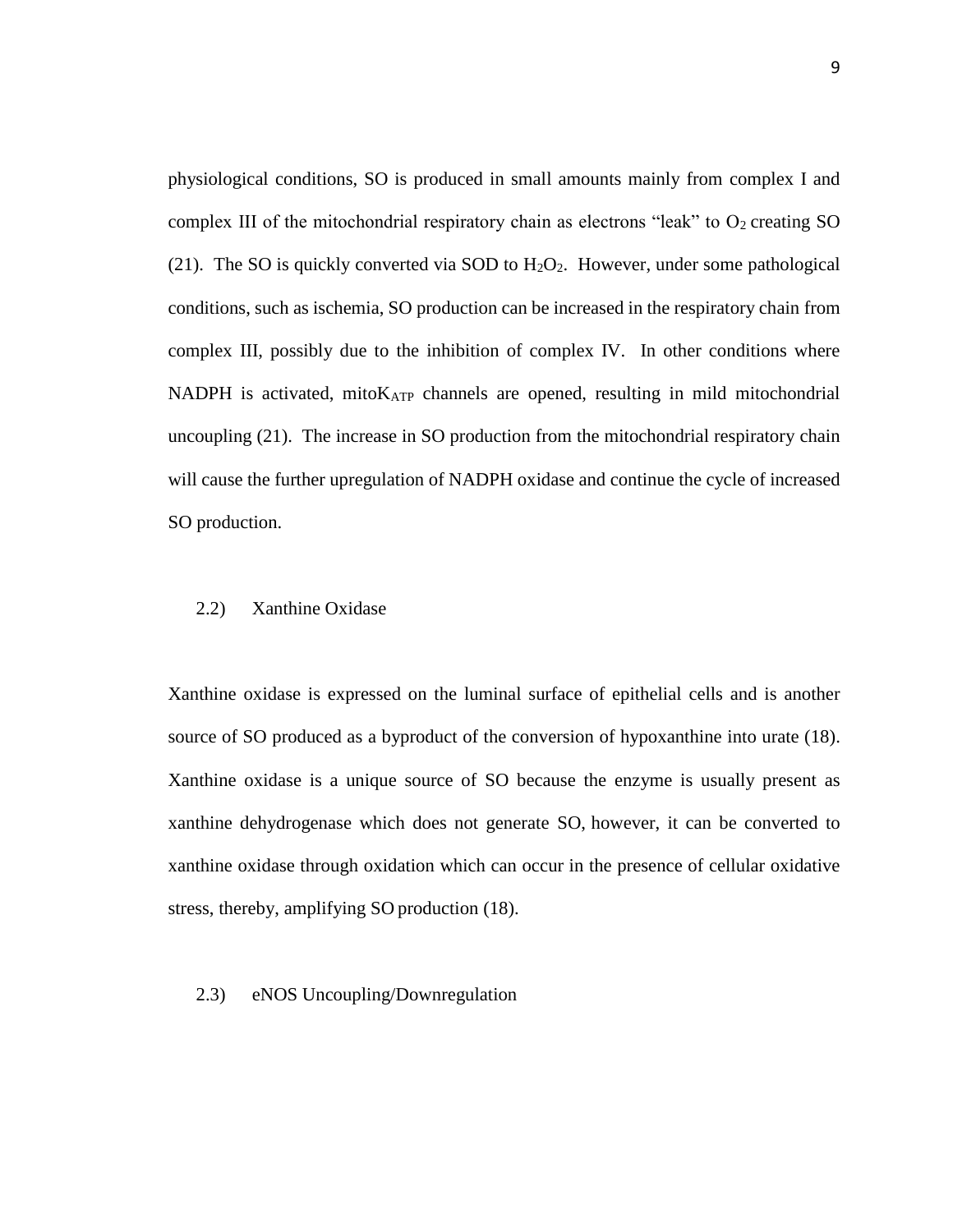Uncoupling of eNOS is marked by a decrease in essential cofactor, tetrahydrobiopterin BH4, a critical cofactor in stabilizing the eNOS dimer. BH<sup>4</sup> bioavailability can be affected by increased oxidative stress resulting in the oxidation of  $BH<sub>4</sub>$  to dihydrobiopterin ( $BH<sub>2</sub>$ ), making the cofactor unusable to eNOS for the production of NO (22). Uncoupled eNOS further promotes the production of SO, rather then the wanted NO, by not allowing the conversion of L-arginine to L-citrulline, ultimately increasing oxidative stress (22). When there is an abundance of SO in the presence of NO, the two will react to form a peroxynitrite ion (13). The peroxynitrite ion increases the uncoupling of eNOS through the conversion of  $BH<sub>4</sub>$  to  $BH<sub>2</sub>$  resulting in further reduction in the production of NO (13).

In pathological conditions, eNOS can be downregulated by inflammatory cytokines such as TNF- $\alpha$  through the inhibition of eNOS promoter activity and mRNA destabilization (23). TNF- $\alpha$  also leads to suppressed eNOS activity through the prevention of degradation of asymmetric dimethylarginine (ADMA), an endogenous inhibitor of eNOS (23).

#### 2.4) Activated NADPH Oxidase

 Activated NADPH oxidase is another source of SO acting by facilitating the transfer of an electron from NADPH to O2. While NADPH has a role in normal physiological conditions, in pathological conditions, NADPH oxidase is upregulated to produce more SO. Upregulation of NADPH oxidase occurring in pathological conditions begins with cytokines binding to G-protein receptors causing an increase in de novo synthesis of DAG.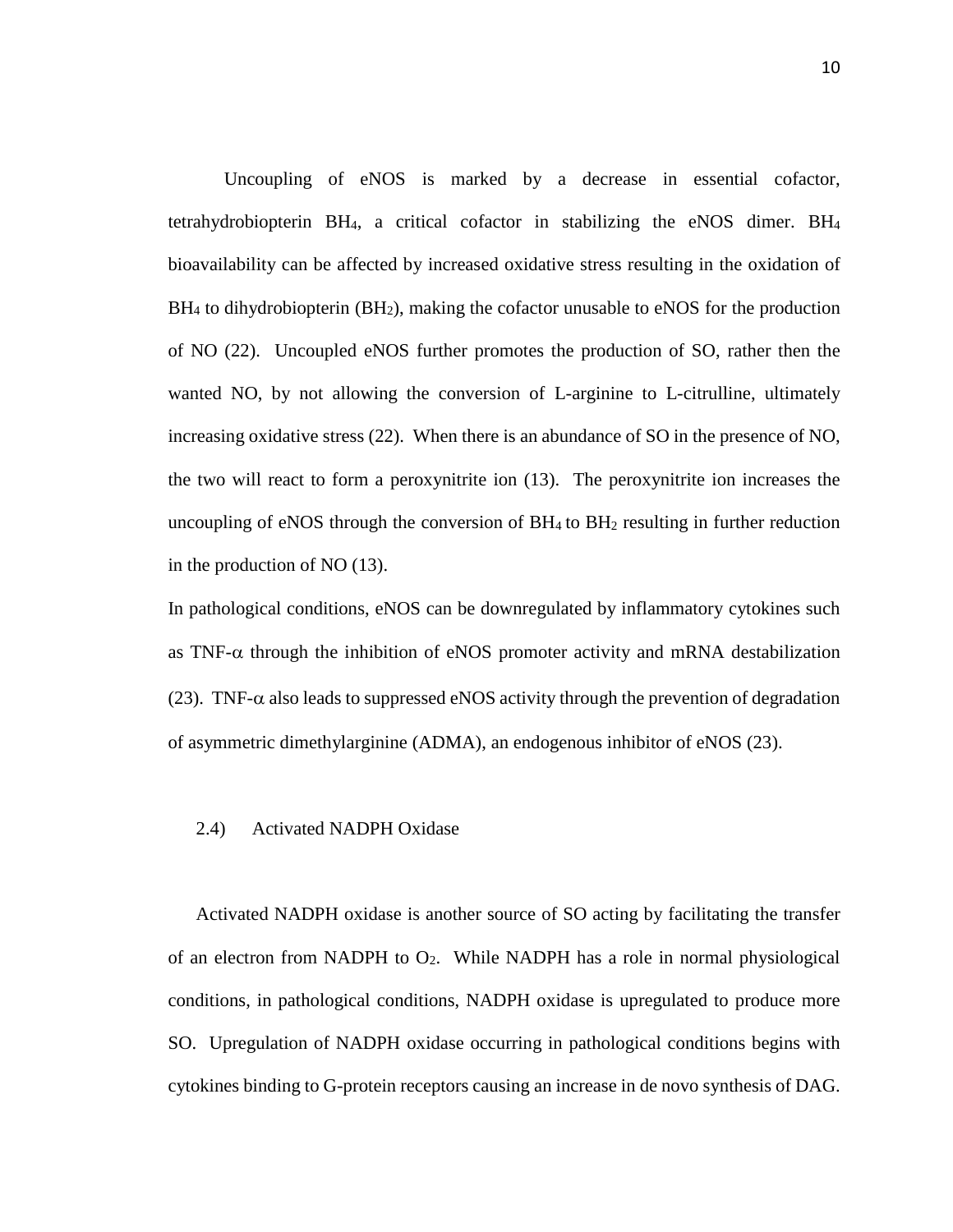Increase in PKC activity is further increased by diacylglycerol (DAG) and allows PKC to activate the RAC subunit of NADPH oxidase, facilitating the assembly and activation of the NOX enzyme. Under basal conditions, the SO produced from the NOX enzyme is able to be converted to less harmful substances such as  $H_2O_2$ , however, under pathological conditions, through the upregulation of NOX, there is a marked increase in SO production, outweighing the cells ability to convert it to a less harmful substance. SO, readily reacts with other ROS, mainly NO, to form the peroxynitrite ion, resulting in the uncoupling of eNOS, promoting the production of SO rather then the desired NO through the inability to convert L-arginine to L-citrulline  $+ NO(22)$ . Therefore, the increase in NOX activation continues to contribute to the pathological state, and ultimately the continued upregulation of NOX, forming a deleterious cycle.

# 3. Inflammation

#### 3.1) Acute Inflammation

 Acute inflammation begins immediately following an injury and is marked by increased blood flow, increased permeability of the capillaries, and migration of neutrophils from capillaries and venules into the interstitial space. The migration of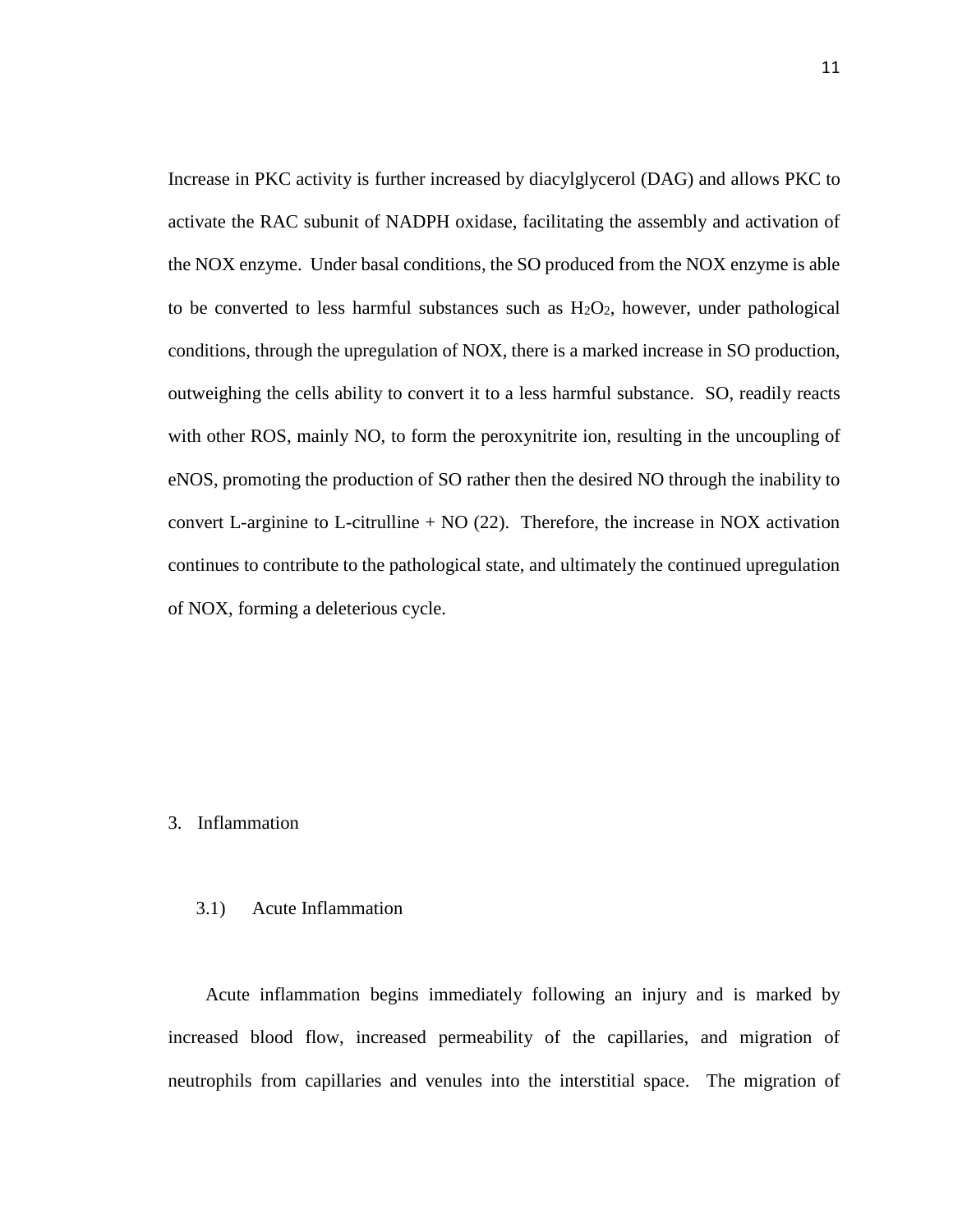neutrophils is marked by leukocyte-endothelial interactions through adhesion molecules promoting leukocyte rolling, adherence, and transmigration. Leukocyte-endothelial adhesion molecules are placed into one of three categories: selections, integrins, and the immunoglobulin superfamily. (24,25). Cytokines involved in acute inflammation such as IL- $\beta$ , IL-8, and TNF- $\alpha$ , are able to upregulate processes needed for the migration of leukocytes into interstitial space.

 The first stage of leukocyte migration is leukocyte rolling, mediated by a family of glycoproteins, termed selectins. On leukocytes, L-selectin is constitutively expressed and is vital to leukocyte rolling on the inflamed or activated endothelium (25). On the endothelial side, P-selectin is located in Weibel-Palade bodies of endothelium cells and can be upregulated to the exterior of the cell by humoral activators present during inflammation such as thrombin, histamine, and platelet factors (25). The interaction between L-selectin and P-selectin causes a rolling effect on the leukocytes, slowing them down in the blood stream, thereby rendering the endothelium sticky to passing leukocytes.

 Once leukocytes are slowed, they can begin adhering to the endothelium. L-selectin is shed from neutrophils and the CD11b/CD18 integrin is then upregulated to the neutrophil surface (25). Cd11b/CD18 then interacts with ICAM-1, constitutively expressed on the surface of endothelial cells, thus creating a firm adherence to the vascular cell wall. While ICAM-1 is constitutively expressed to a degree, it can be strongly upregulated by cytokines including IL- $\beta$ , IL-8, and TNF- $\alpha$  (25).

 Once leukocytes are firmly adhered they can then begin transmigrating through the vascular wall. Transmigration of leukocytes through the vascular cell wall is believed to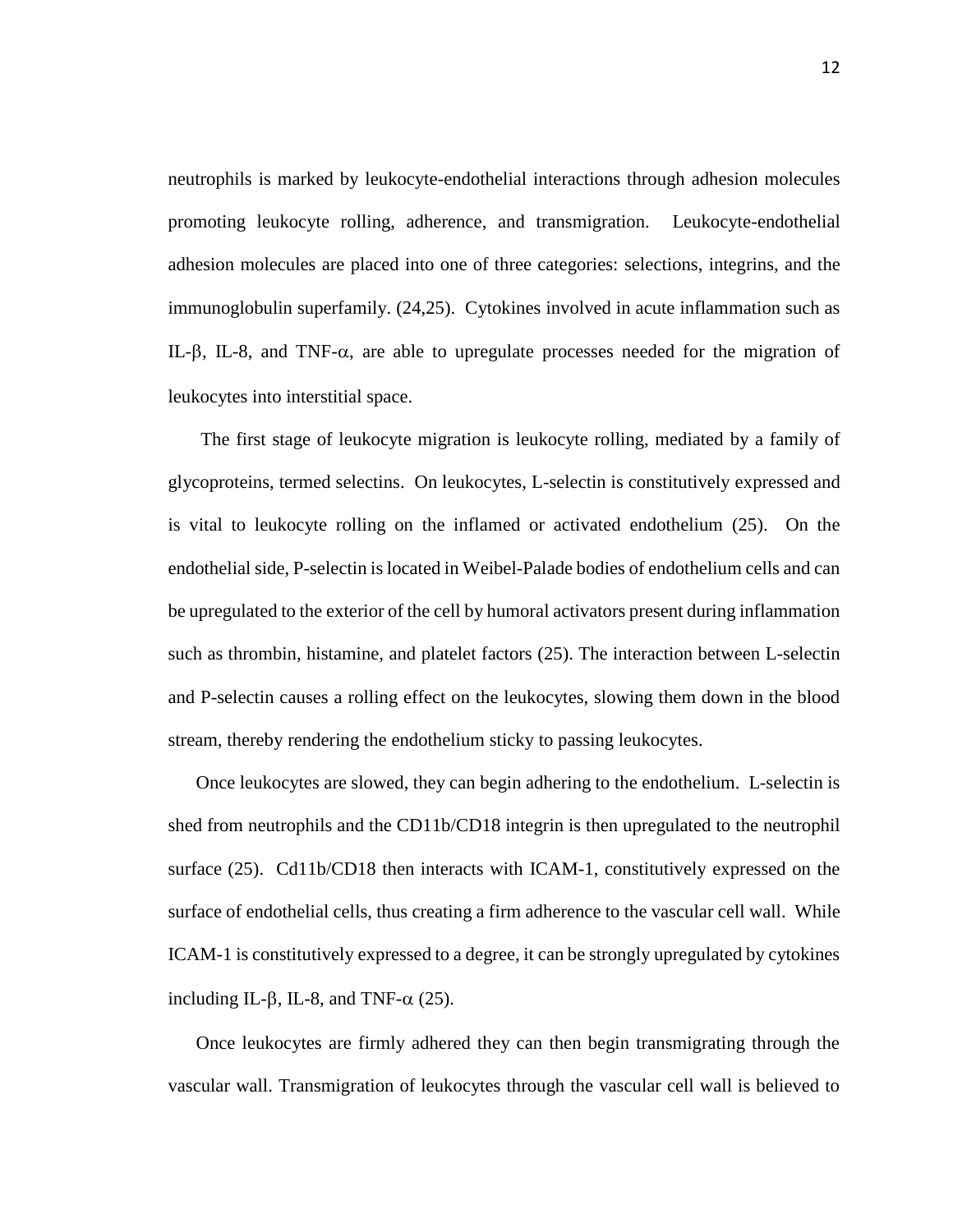be mediated by platelet-endothelial cell adhesion molecule, PECAM-1, which is constitutively expressed on the surface of both leukocytes and the vascular cell wall, with its density concentrated in cell junctions (25). When leukocytes transmigrate into interstitial spaces, they then release ROS to kill invading pathogens. While these steps are vital to combatting infection, they are also responsible for vascular endothelial dysfunction and inflammation.

# 3.2) Chronic inflammation

Chronic inflammation is characterized by the immune system's inability to resolve a pathogen, a state mimicked in diseases in which vascular endothelial dysfunction is present. Numerous studies have shown that chronic inflammation contributes in the pathogenesis of various vascular diseases, such as hypertension, vascular complication of diabetes, ischemia/reperfusion (I/R) injury, and atherosclerosis. While in these diseases there is no pathogen to kill, the body mimics the conditions as if there was one, including the presence of cytokines in the blood. One of the main contributors to prolonged endothelial dysfunction is the cytokine TNF- $\alpha$ . TNF- $\alpha$  has been shown to be associated with a decrease in NO produced from eNOS, a main contributor to endothelial dysfunction (23). TNF- $\alpha$  works to inhibit eNOS promoter activity as well as mRNA destabilization. Moreover, TNF- $\alpha$  upregulates NADPH oxidase as well as induces CAM expression on the vascular cell surface, further promoting the transmigration of leukocytes into the interstitial space (figure 3) (23). The upregulation of NOX in states of chronic inflammation is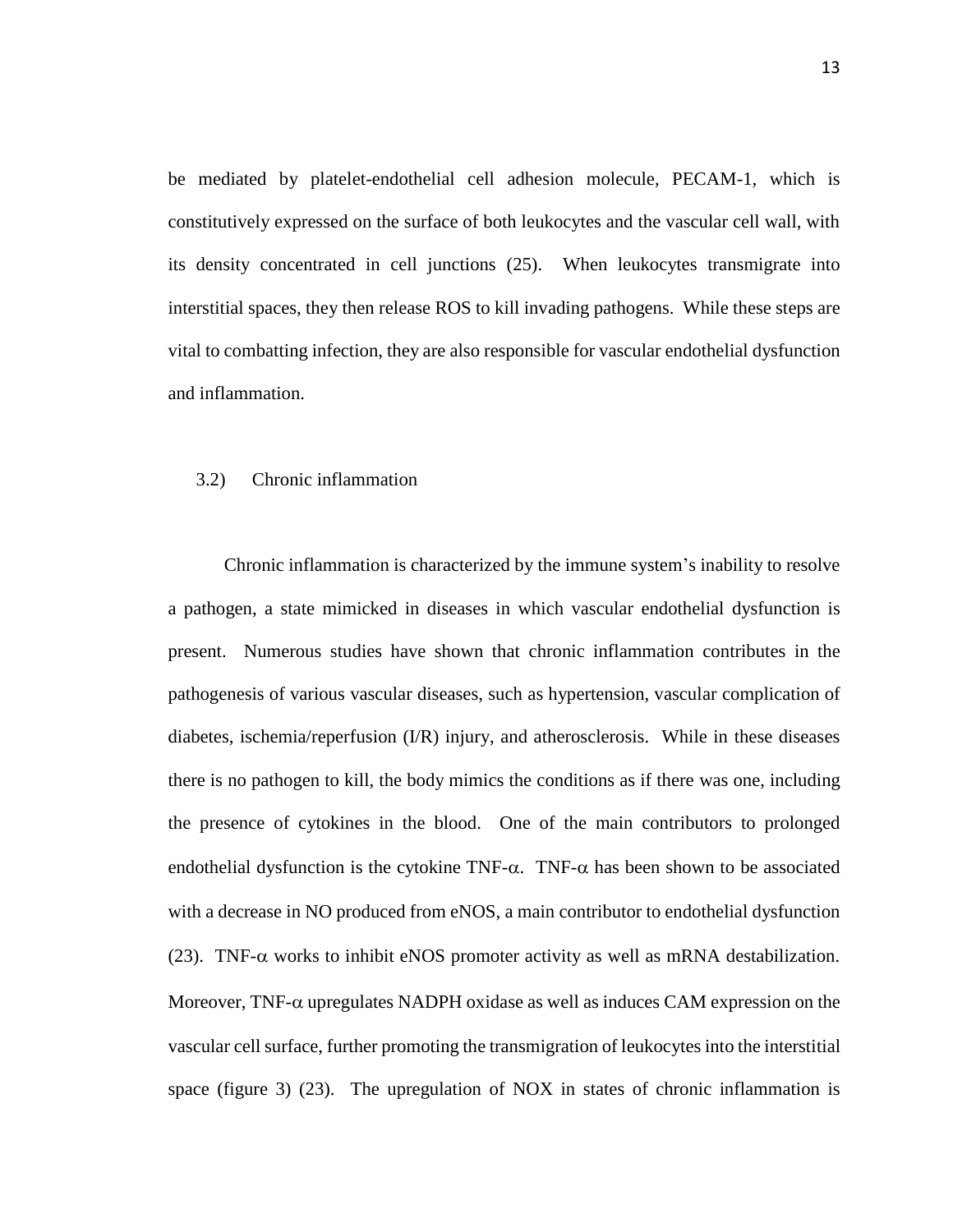extremely harmful as it potentiates further endothelial dysfunction due to the excessive production of SO, creating a vicious cycle. Therefore, studies have begun to look into NOX inhibition in the vasculature in order to attenuate vascular endothelial dysfunction. Studies into NOX2, an isoform present in both the vasculature and leukocytes, have found that blocking the catalytic subunit of the NOX enzyme is able to attenuate leukocyte endothelial interactions present in endothelial dysfunction such as rolling, adherence and transmigration (26). However, in the case of chronic inflammatory diseases, inappropriate leukocyte transmigration and release of ROS leads to tissue and organ damage. Therefore, when treating chronic inflammatory disease, it may be potentially beneficial to prevent inappropriate leukocyte rolling, adherence, and transmigration, in an effort to prevent unwanted tissue damage, such as the case when using a NOX2 inhibitor (25,26). Additionally, inhibition of other NOX isoforms could be potentially beneficial in preventing endothelial dysfunction in chronic inflammatory diseases.

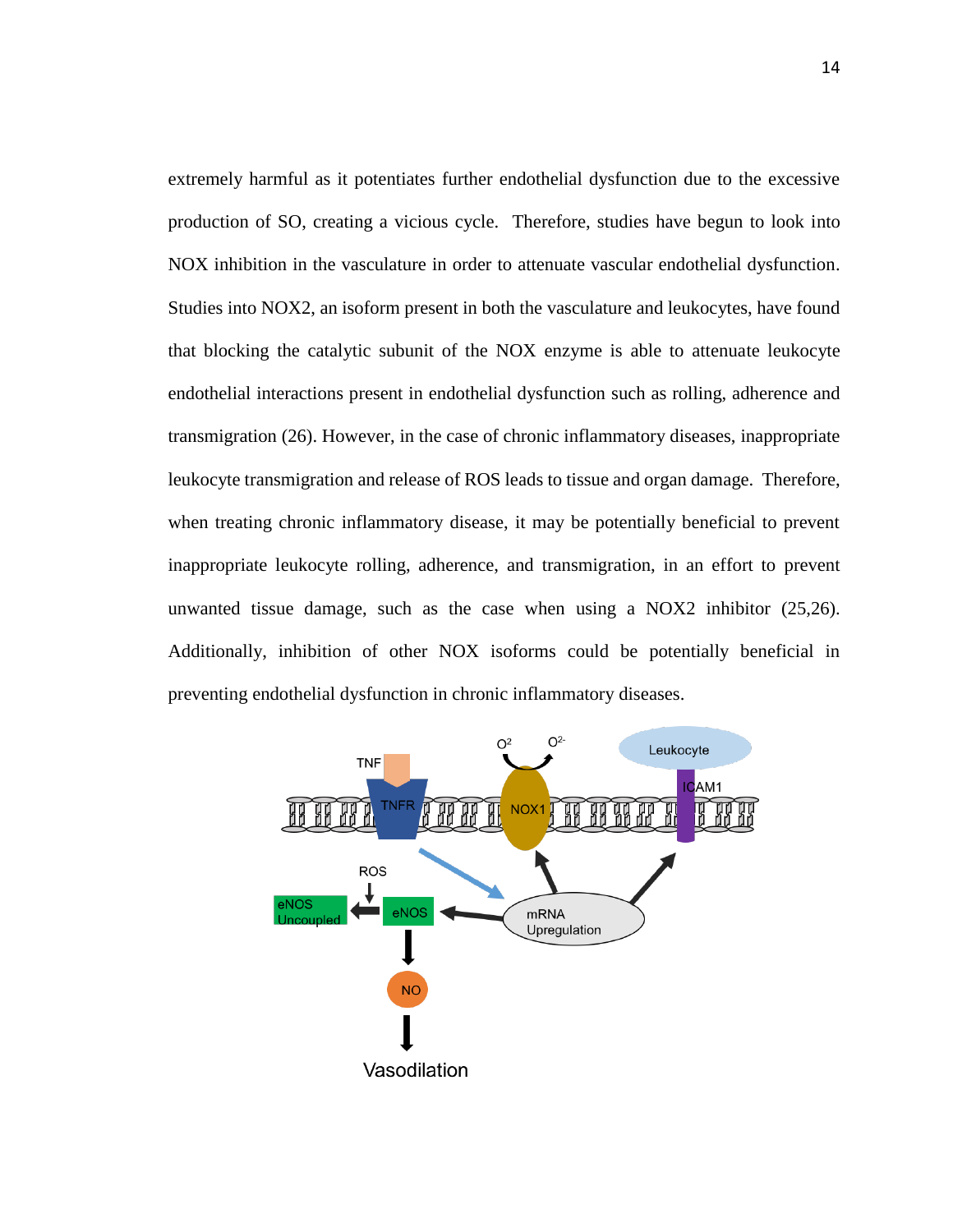Figure 3: **Mediators of endothelial dysfunction in inflammatory diseases**. Binding of Tumor Necrosis Factor Alpha (TNF-α) to its receptor, Tumor Necrosis Factor Receptor (TNFR), leads to reduced eNOS protein expression by suppression of promoter activity and destabilized mRNA. TNFR increases expression of cellular adhesion molecules (ICAM-1) and NOX1. mRNA upregulation is mediated by ROS. eNOS uncoupling, mediated in part by ROS, is associated with reduced NO production and enhanced generation of ROS. Figure modified and adapted from (23).

#### 4. Summary

In summary, what is not clear: The role of NOX1 in vascular endothelial dysfunction. NOX1 is an NADPH oxidase isoform known to be present in the colon, vascular smooth muscle cells, and endothelial cells (14). NOX1 is upregulated at the mRNA level and activated by vascular pathological stimuli, making it worthy to study in cases of vascular endothelial dysfunction. NOX1 is a multisubunit enzyme, consisting of cytosolic subunits: NOXO1 (organizer subunit), NOXA1 (activator subunit) and RAC1 (regulator), as well as membrane bound subunit, phox22, and membrane bound catalytic subunit NOX1 (27). NOX1 is responsible for transferring an electron from NADPH to  $O<sub>2</sub>$ resulting in the formation of SO. Moreover, ROS generated by NOX1 has been reported to contribute to a number of diseases involving inflammation, hypertension, and atherosclerosis (27).

# 5. ML171

 ML171: 2-acetylphenothiazine, referred to as ML171 (MW=241.31 g/mol, IC50 for NOX1=0.25  $\mu$ M), is a specific NOX1 inhibitor (28) (Figure 4). While the exact mechanism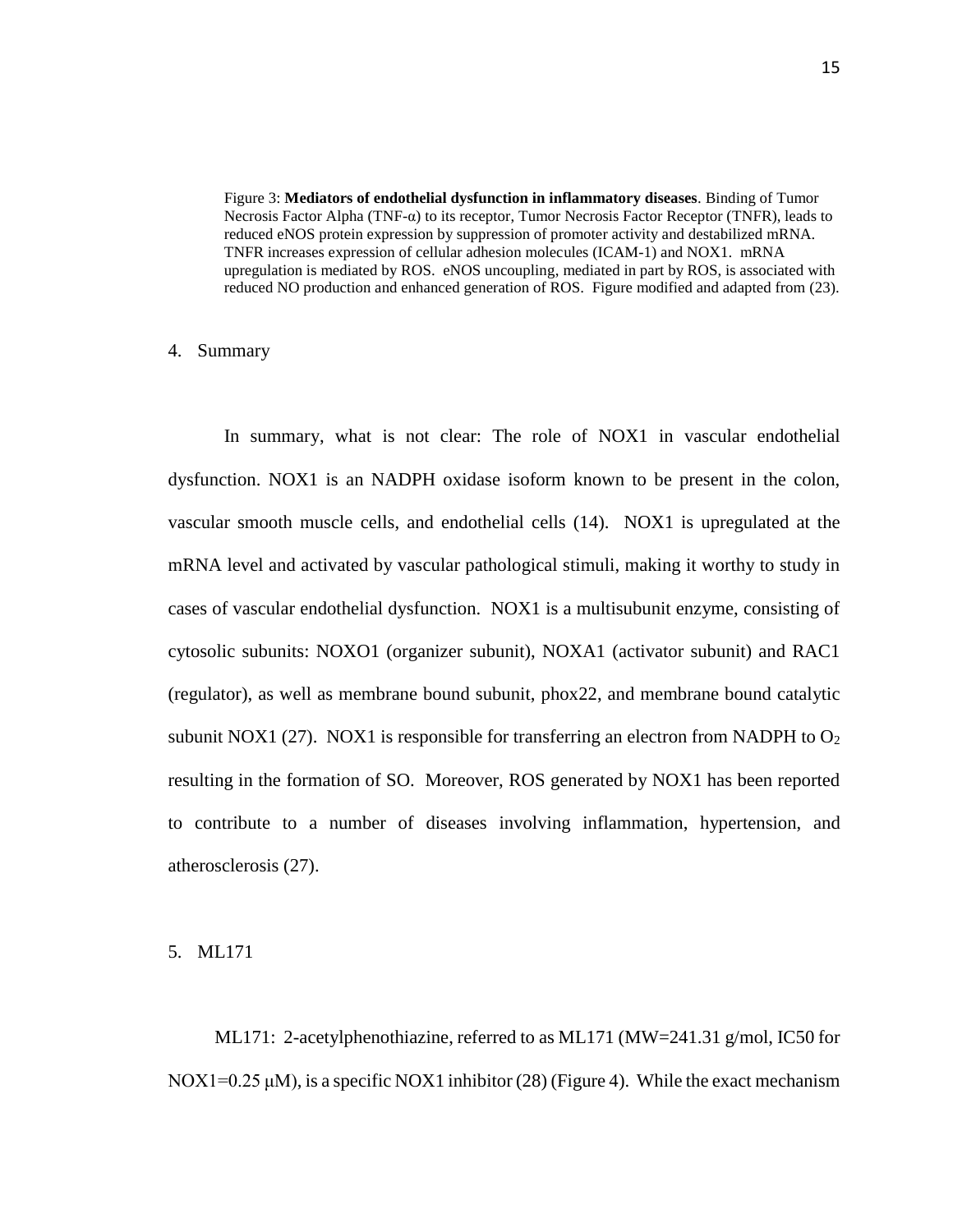of action for ML171 is not known, studies have shown that an over expression of the NOX1 catalytic subunit in the presence of ML171 can recover ROS production (27). This result is not seen with an over expression of other NOX1 subunits, such as NOXO1 or NOXA1, suggesting that the method of action is a direct block on the NOX1 catalytic subunit (27). ML171 exhibits a 30-fold selectivity over other NOX isoforms, making it ideal to study the effects of blocking NOX1 in vascular endothelial dysfunction (27).



Figure 4: **ML171 Effects on NOX1**. ML171 inhibits the catalytic NOX1 subunit and attenuates SO release. Figure adapted and modified from (17).

# 6. Hypothesis

This study utilized intravital microscopy to analyze, in real time, in vivo, leukocyte endothelial interactions in postcapillary venules. Interactions observed included leukocyte rolling, adherence, and transmigration. Endothelial dysfunction was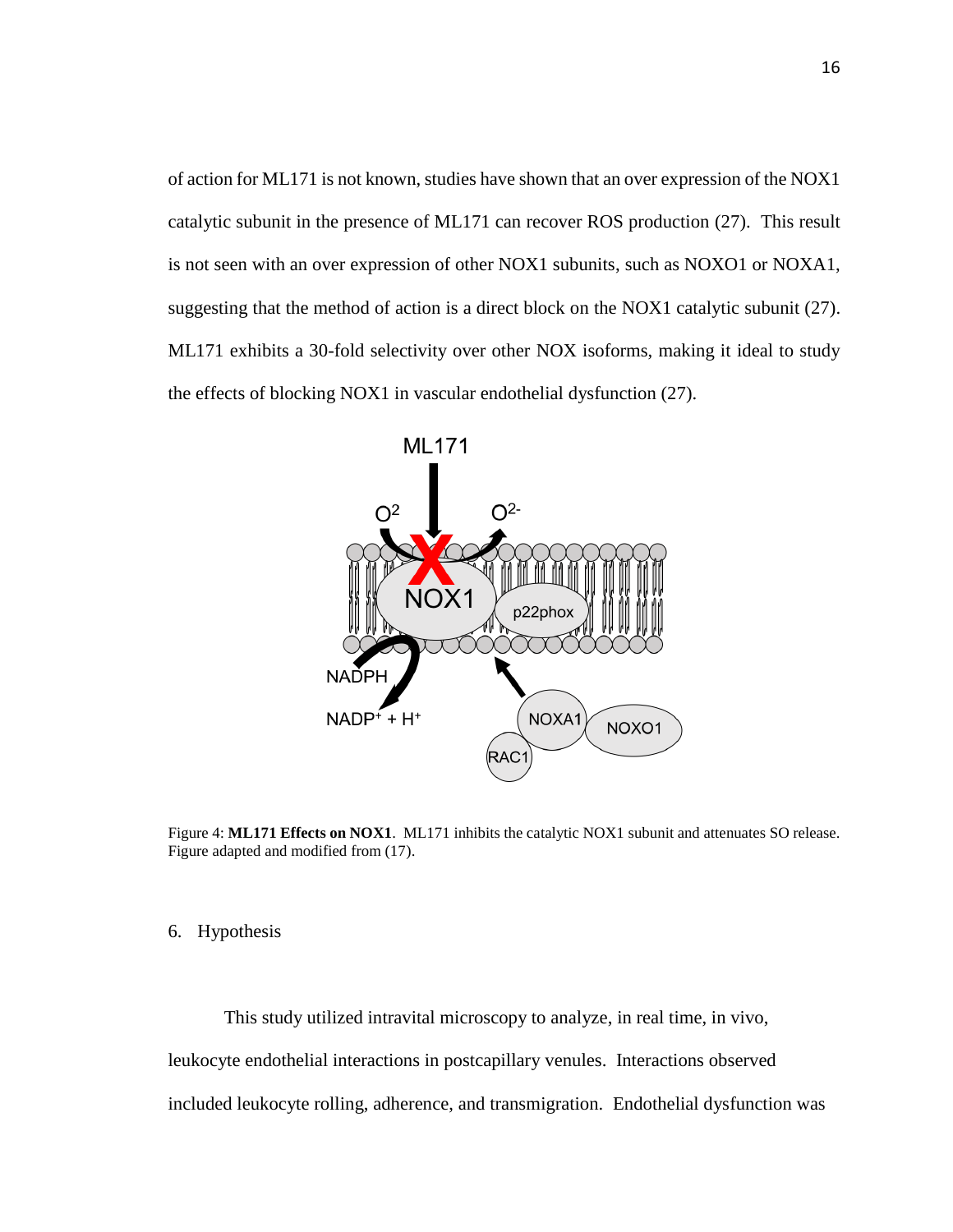induced using L-NAME, a non-selective NOS inhibitor. It is hypothesized that: 1) The use of ML171, at varying doses, will significantly reduce the number of leukocyte rolling, adherence, and transmigration in the post capillary venule in which vascular endothelial dysfunction has been induced by L-NAME. 2) This reduction in leukocyteendothelial interactions will be confirmed using H&E staining on the superfused mesenteric tissue.

# **Methods**

# 1. Intravital Microscopy

Endothelial dysfunction plays a role in many chronic inflammatory diseases, therefore, the need for a real time, in vivo, method to study leukocyte-endothelial reactions in microcirculation is necessary. Intravital microscopy provides a qualitative and quantitative technique for the study of leukocyte-endothelial interactions (29). Intravital microscopy also provides one of the best techniques to study authentic microcirculation interactions due to the tissue being left mainly intact, with only minor disruption caused by the surgical procedure necessary to unveil the tissue used. Utilization of this technique allows for the induction of various pathological conditions and conversely the study of how various drugs might affect those pathological conditions, as well as the effects various drugs may have.

# 2. Experimental Setup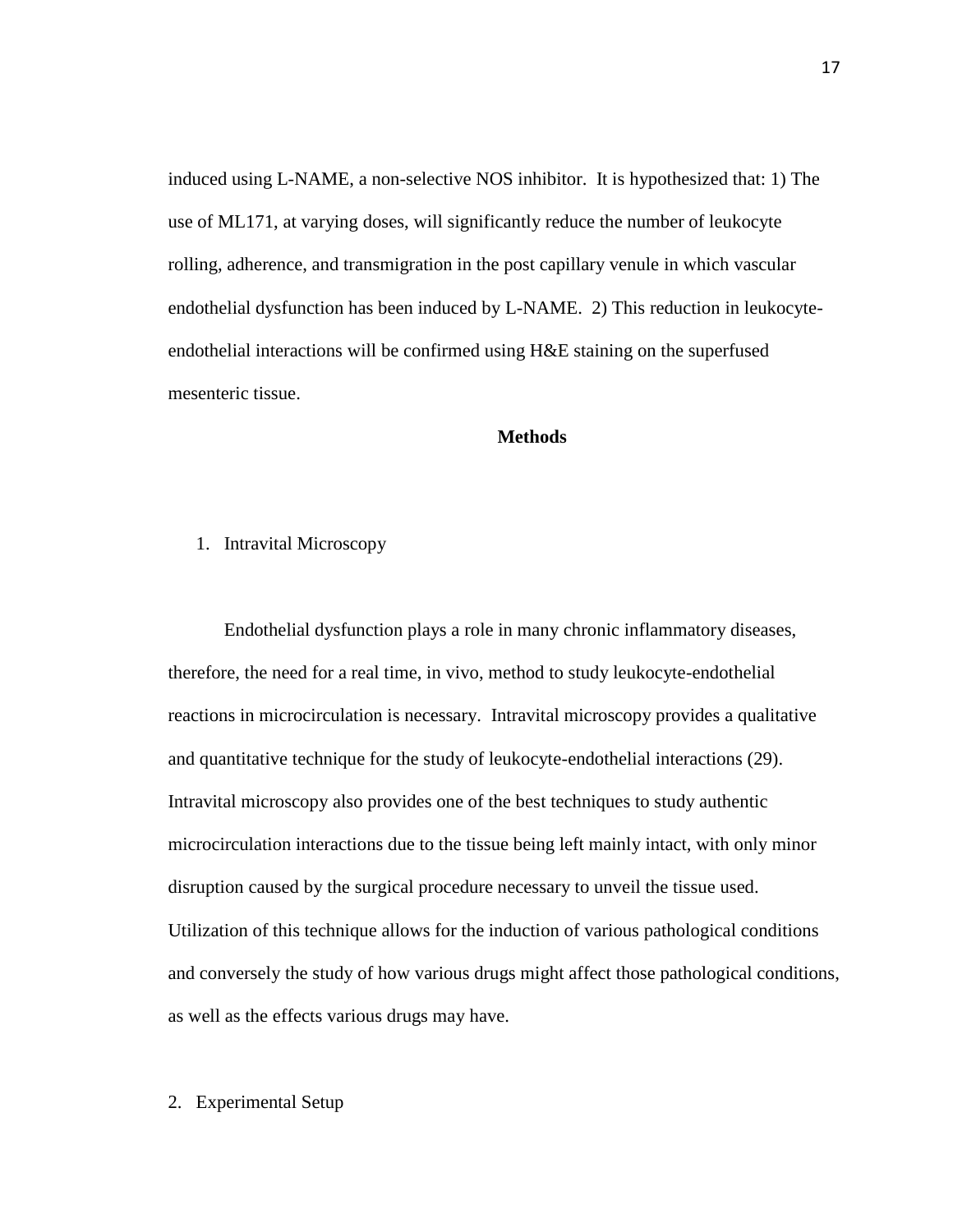The use of rat mesenteric tissue in this study has been approved by the Institutional Animal Care and Use Committee of Philadelphia College of Osteopathic. Male Sprague-Dawley rats (Charles River, Springfield, NH), ranging from 275-325g in weight, were anesthetized with 60 mg/kg pentobarbital sodium through an intraperitoneal (i.p.) injection. They were maintained using 30 mg/kg doses of pentobarbital sodium injected i.p. as needed. The left carotid artery was isolated and a PE-50 polyethylene catheter was inserted into the artery to allow for monitoring of mean arterial blood pressure (MABP) during the procedure via a BP-1 Pressure Monitor (World Precision Instruments (WPI), Sarasota, FL). The abdominal cavity was then opened via a midline laparotomy. A loop of ileal mesentery was selected and placed on a temperature controlled Plexiglass chamber, at 37<sup>º</sup>C, held at a pH ranging from 7.3 -7.4. The tissue was superfused, with one of the experimental solutions outlined below, to allow for drug and buffer to be absorbed by the mesenteric tissue and enter into the vasculature. Mesenteric tissue that was subsequently placed over the Plexiglass pedestal was monitored for post capillary venule leukocyte-endothelial interactions via intravital microscopy (Nikon Corp., Tokyo, Japan); leukocyte trafficking was recorded using Image-Pro (Media Cybernetics, Inc., Bethesda, MD). The experimental set up is pictured below in figure 5.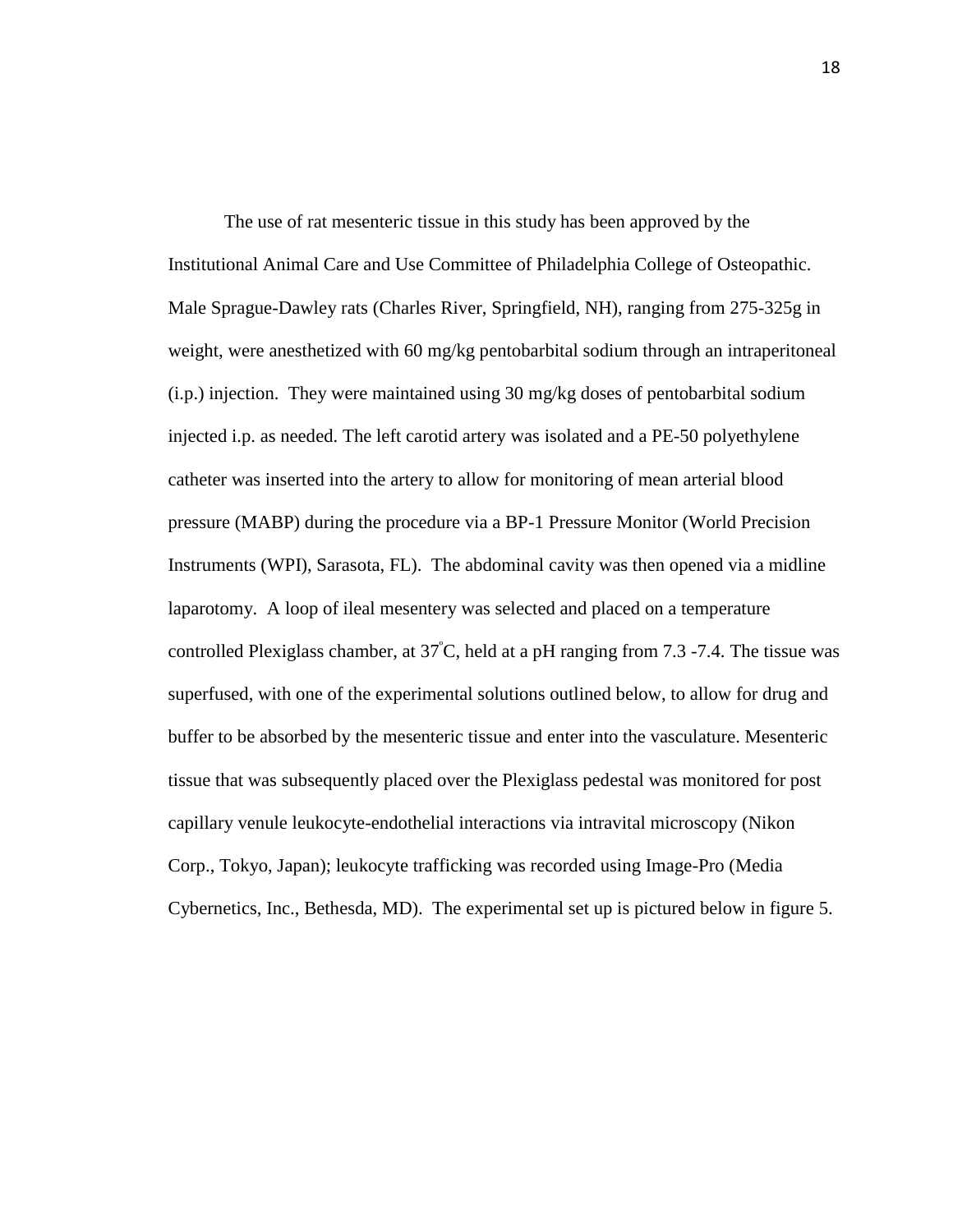

Figure 5: **Intravital microscopy experimental set-up.** Side view (A) and front view (B) of experimental setup for intravital microscopy. The Krebs' buffer was composed of the following in mmol/L: 118 NaCl, 4.47

KCL, 2.45 CaCl<sub>2</sub>, 12.5 NaHCO<sub>3</sub>, and 1.19 KH<sub>2</sub>PO<sub>4</sub>. The buffer was aerated with 95% N<sub>2</sub> and 5%  $CO<sub>2</sub>$ , and maintained at a pH of 7.3-7.4 at 37 $^{\circ}$ C. Leukocyte-endothelial interactions were recorded in 2-minute intervals, beginning with a baseline, and then every 30 minutes after for 2 hours. The recorded video was analyzed using the Image-Pro recording software (Media Cybernetics, Inc., Bethesda, MD). Leukocyte-endothelial interactions were assessed according to the following criteria: 1) Leukocytes were considered rolling if they were moving at a speed noticeably slower than that of red blood cells within the venule. 2) Leukocytes were considered adherent if they remain in a stationary position for  $>30$  seconds in the length of a 100  $\mu$ m venule. 3) Leukocytes were considered transmigrated if they were located in an area 20 x 100  $\mu$ m<sup>2</sup> adjacent to the postcapillary venule. The numbers of leukocytes within each of these three categories were then quantified.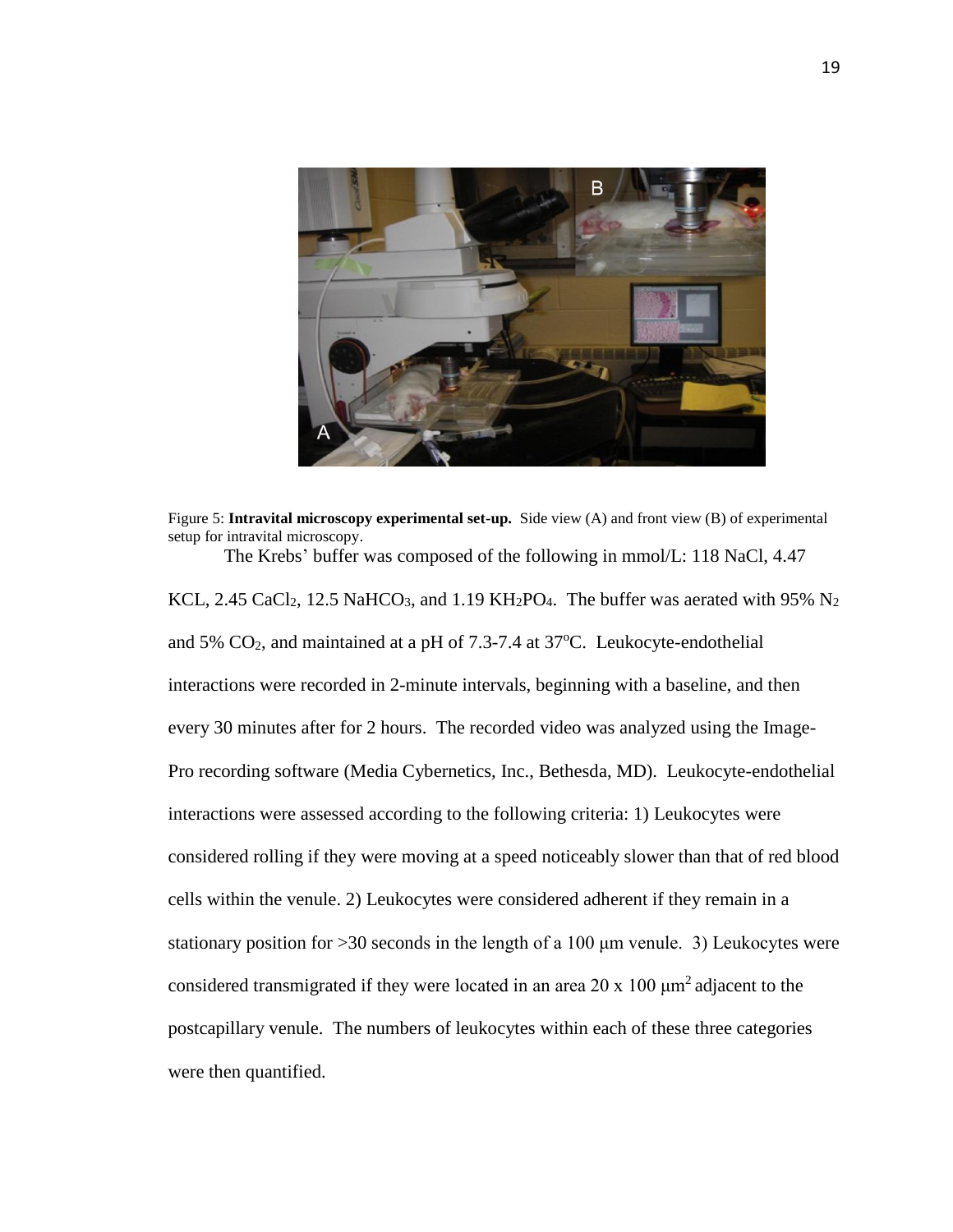# 3. Treatment Groups

The experimental design consisted of five treatment groups (with 5-9 subjects in each group) for recording of leukocyte-endothelial interactions.

#### Treatment groups:

- 1. Krebs' control: Krebs' buffer was superfused for 2 hours following baseline recording to monitor basal leukocyte-endothelial interactions.
- 2. Krebs' + ML171 (1 μM): 1 μM ML171 in Krebs' buffer was superfused after baseline recording to determine the effects of ML171 on basal leukocyteendothelial interactions.
- 3. L-NAME (50 μM): L-NAME was superfused for 2 hours following baseline recording to determine if attenuation of vascular NO production could increase leukocyte-endothelial interactions.
- 4. L-NAME (50  $\mu$ M) + ML171 (0.2  $\mu$ M): 50  $\mu$ M of L-NAME with 0.2  $\mu$ M ML171 was superfused after baseline recording to monitor the effect of a lower dose of ML171 on L-NAME induced-endothelial interactions.
- 5. L-NAME (50  $\mu$ M) + ML171 (1  $\mu$ M): 50  $\mu$ M of L-NAME with 1  $\mu$ M ML171 was superfused after baseline recording to monitor the effect of a higher dose of ML171 on L-NAME induced-endothelial interactions.
- 4. Hematoxylin and Eosin Staining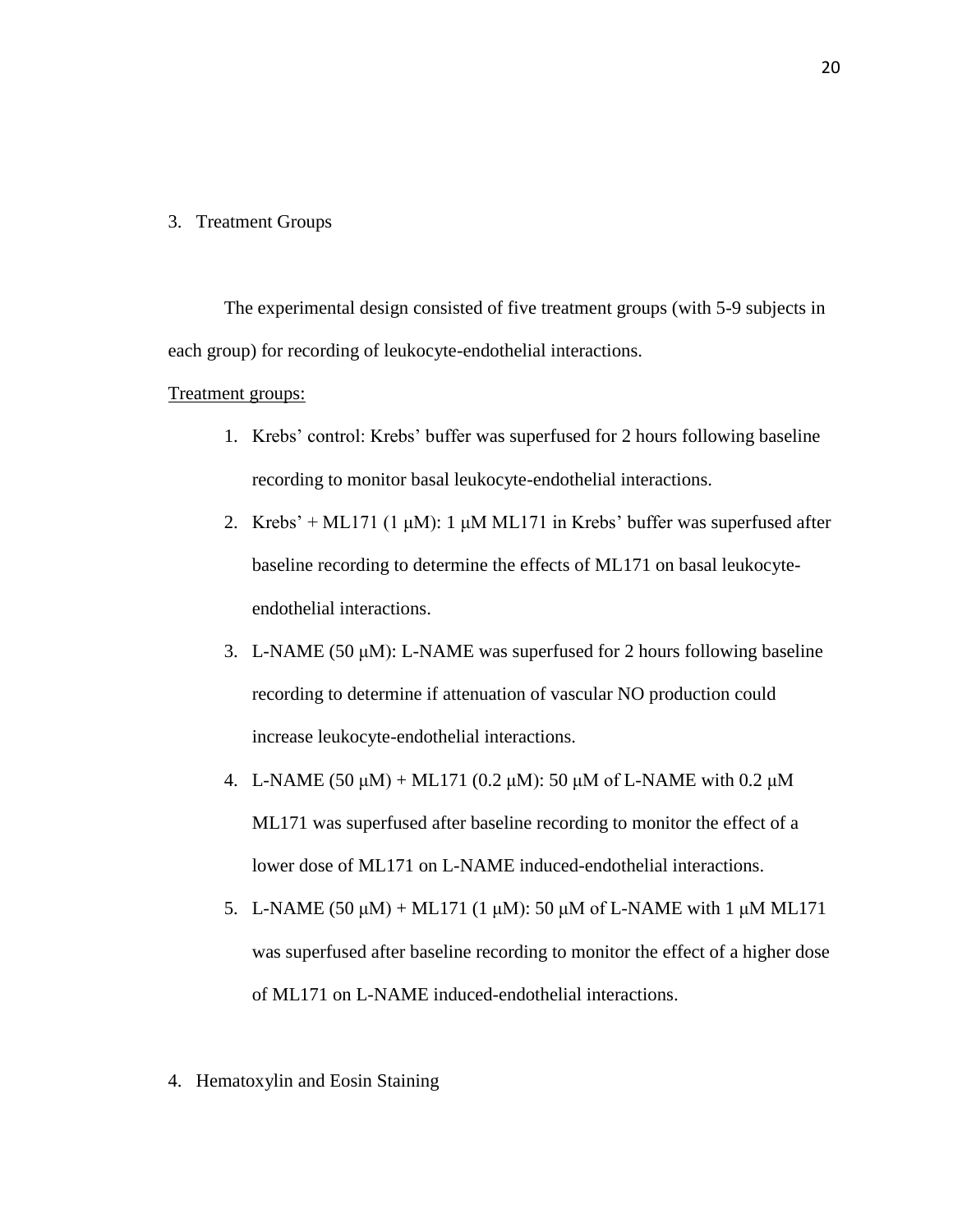At the end of the experiment, a section of the loop of ileal mesentery that was superfused was removed and stored in 4% paraformaldehyde for later histological analysis.

Three representative sections of ileal mesentery from each experimental group (Krebs' control, Krebs + 1  $\mu$ M ML171, L-NAME, L-NAME + 0.2  $\mu$ M ML171, and L- $NAME + 1 \mu M ML171$ ) were selected for histological analysis. The sections were chosen based on the leukocyte-endothelial interactions data which was closest to the mean values of the entire group. The tissue was embedded in paraffin and sectioned into 4.5 µm serial sections and placed onto glass slides. Sections were deparaffinized and rehydrated, then stained with H&E. Under light microscopy, areas containing venules/arterioles in the serosa connected to the mesentery were counted for leukocyte vascular adherence and transmigration into the tissue and expressed as adhered and transmigrated leukocytes/mm<sup>2</sup>.

#### 5. Statistical Analysis

All data is represented as means  $\pm$  SEM. The comparison of more than two groups was analyzed by ANOVA using post hoc analysis with the Bonferroni Dunn test to detect the differences among experimental groups within each aim. Probability values of <0.05 are considered to be statistically significant.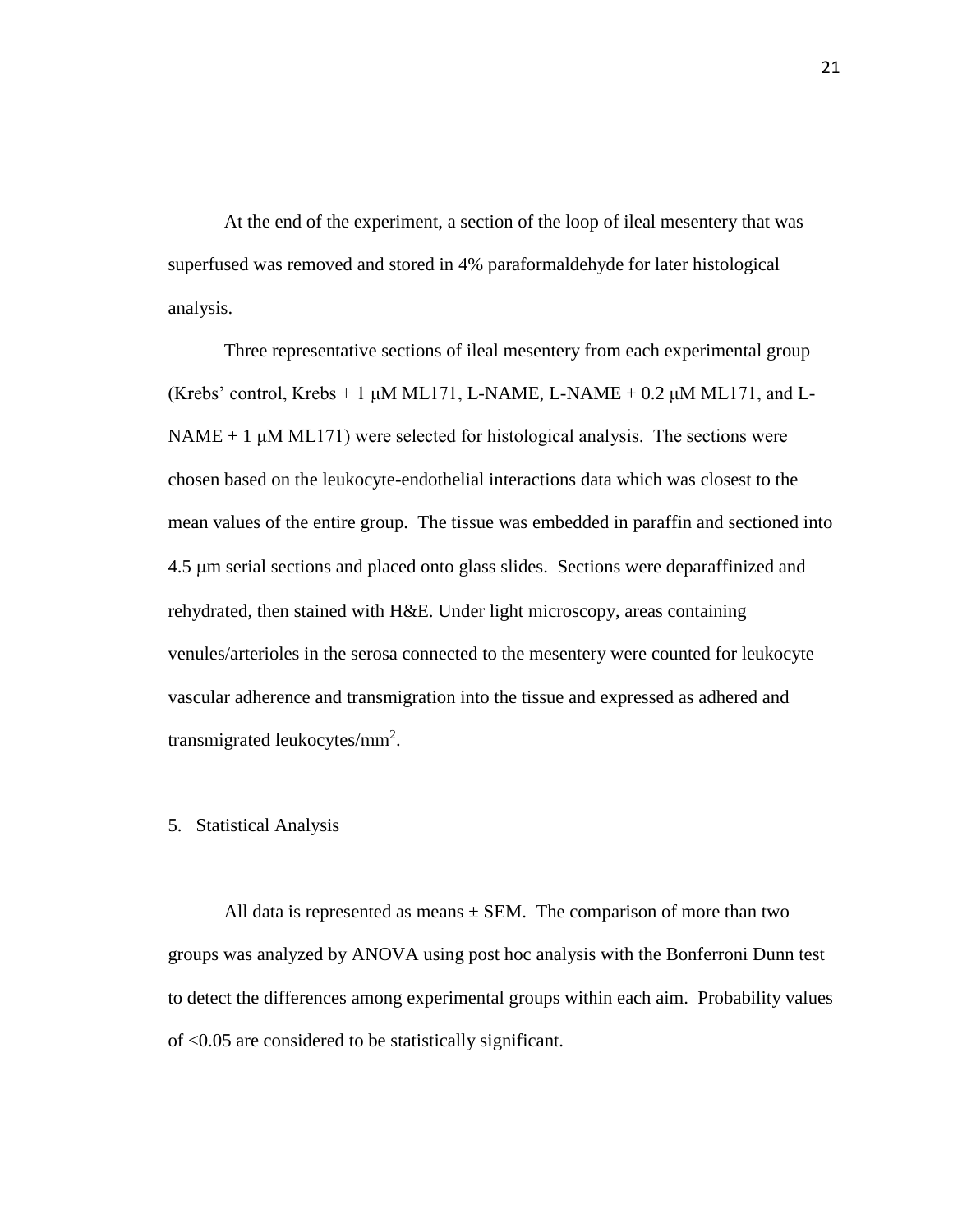# **Results**

1. Leukocyte-endothelial interactions via intravital microscopy

# 1.1) Rolling

Figure 6 illustrates leukocyte rolling along the post capillary venule among the experimental groups. There was no significant difference between baseline leukocyte rolling interactions among experimental groups. The Krebs' buffer did not significantly increase leukocyte rolling during the 120 min observation period and was maintained around 13±5 cells/minute (n=7). By contrast, L-NAME significantly increased leukocyte rolling beginning at the 30-minute time period and lasting the remainder of the time interval. At the end of the 2-hour time period, leukocyte rolling was increased to  $71\pm8$ cells/minute  $(n=9, p<0.01)$  compared to the Krebs' control. The use of ML171, was able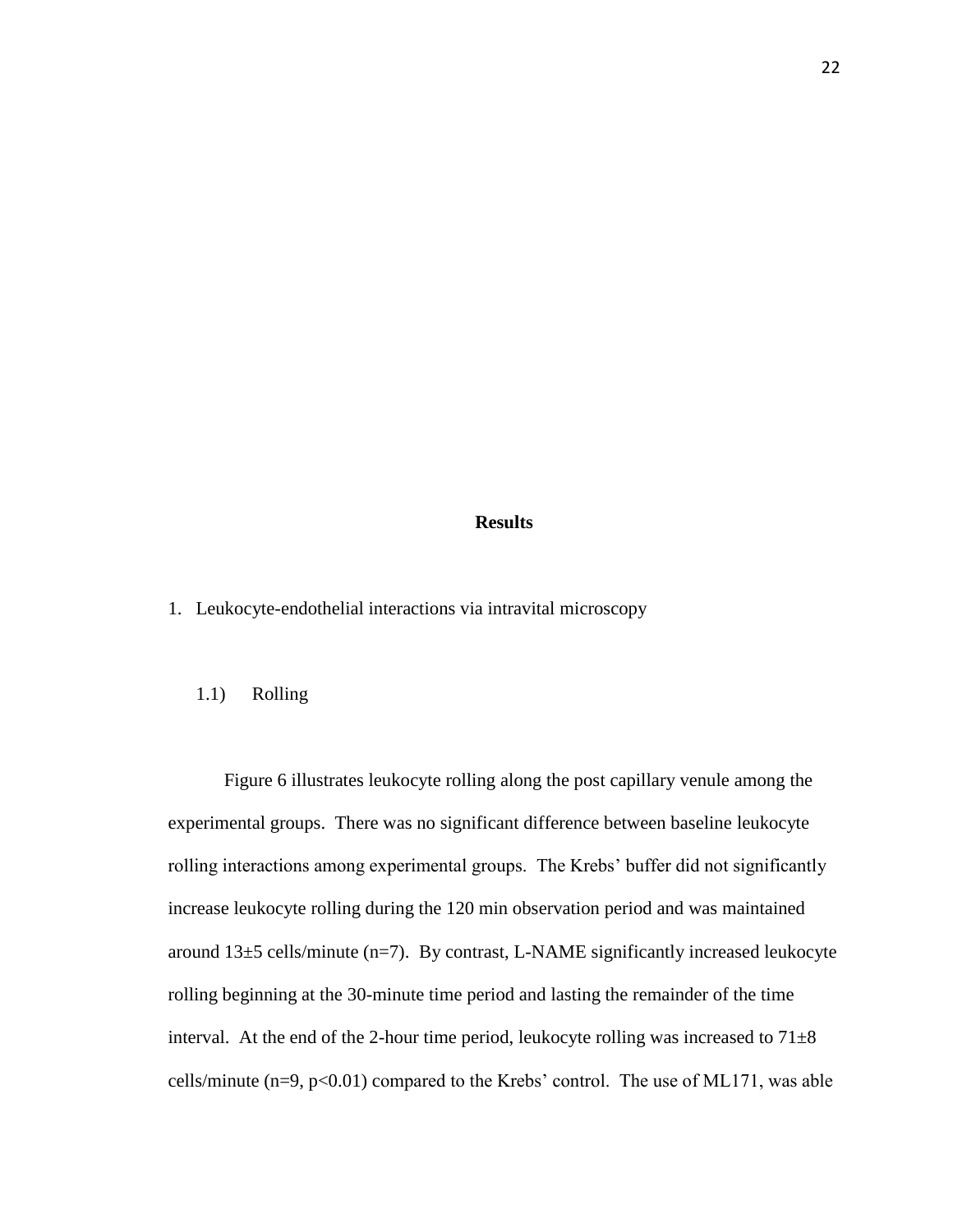to significantly attenuate the increase in leukocyte rolling induced by L-NAME. The L-NAME + ML171 0.2 μM group significantly attenuated leukocyte rolling at the 30 minute time period, and continued to attenuate the leukocyte rolling throughout the 2 hour time interval, reducing rolling to  $19\pm 5$  cells/minute (n=5, p<0.05). In addition, the L-NAME + ML171 1.0  $\mu$ M group was able to significantly attenuate leukocyte rolling beginning at the 60-minute time period, and continued to attenuate the rolling throughout the 2-hour time interval, reducing rolling to  $25\pm5$  cells/minute (n=5, p<0.05). In order to determine the whether ML171 directly influences basal leukocyte rolling, ML171(1 μM) was dissolved in Krebs' buffer and superfused across the rodent mesentery. There was no significant change in leukocyte rolling during the 2-hour observation when ML171 was administered in the absence of L-NAME.

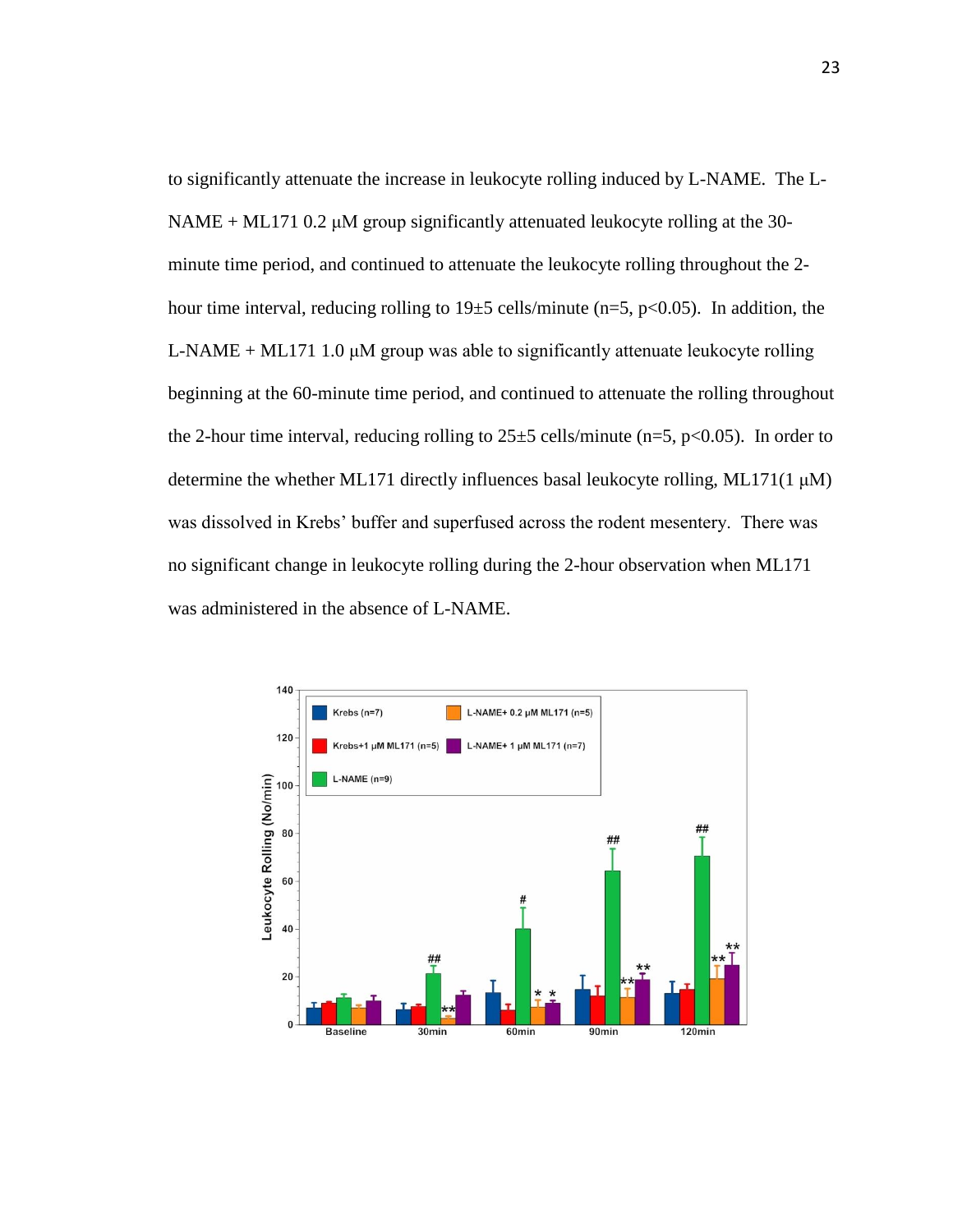Figure 6: **Leukocyte rolling among different experimental groups.** L-NAME (50 µM) significantly increased leukocyte rolling from 30 min (#p<0.05, ##p<0.01 from Krebs'). ML171 (0.2  $\mu$ M and 1.0  $\mu$ M) significantly attenuated L-NAME induced leukocyte rolling (\*p<0.05, \*\*p<0.01 from L-NAME).

#### 1.2) Adherence

Figure 7 illustrates leukocyte adherence to the post capillary venule among the experimental groups. There was no significant difference between baseline leukocyte adherence among the experimental groups. The Krebs' buffer did not significantly increase leukocyte adherence during the 120 min observation period and was maintained around  $2\pm 1$  cells/100 μm (n=7). By contrast, L-NAME significantly increased leukocyte adherence at the 60-minute time period and lasting the remainder of the time interval. At the end of the 2-hour time period, leukocyte adherence was increased to  $16\pm4$  cells/100  $\mu$ m (n=9, p<0.01) compared to the Krebs' control. The use of ML171 (both 0.2  $\mu$ M and 1 μM), significantly attenuated L-NAME induced leukocyte adherence from 60-minute throughout the rest of experiment. Leukocyte adherence was  $3\pm 1$  cells/100  $\mu$ m [n=5, ( $p$ <0.05 for 0.2  $\mu$ M; $p$ <0.01 for 1.0  $\mu$ M)]. There was no significant change in leukocyte adherence during the 2-hour observation when ML171 (1.0  $\mu$ M) was administered in the absence of L-NAME.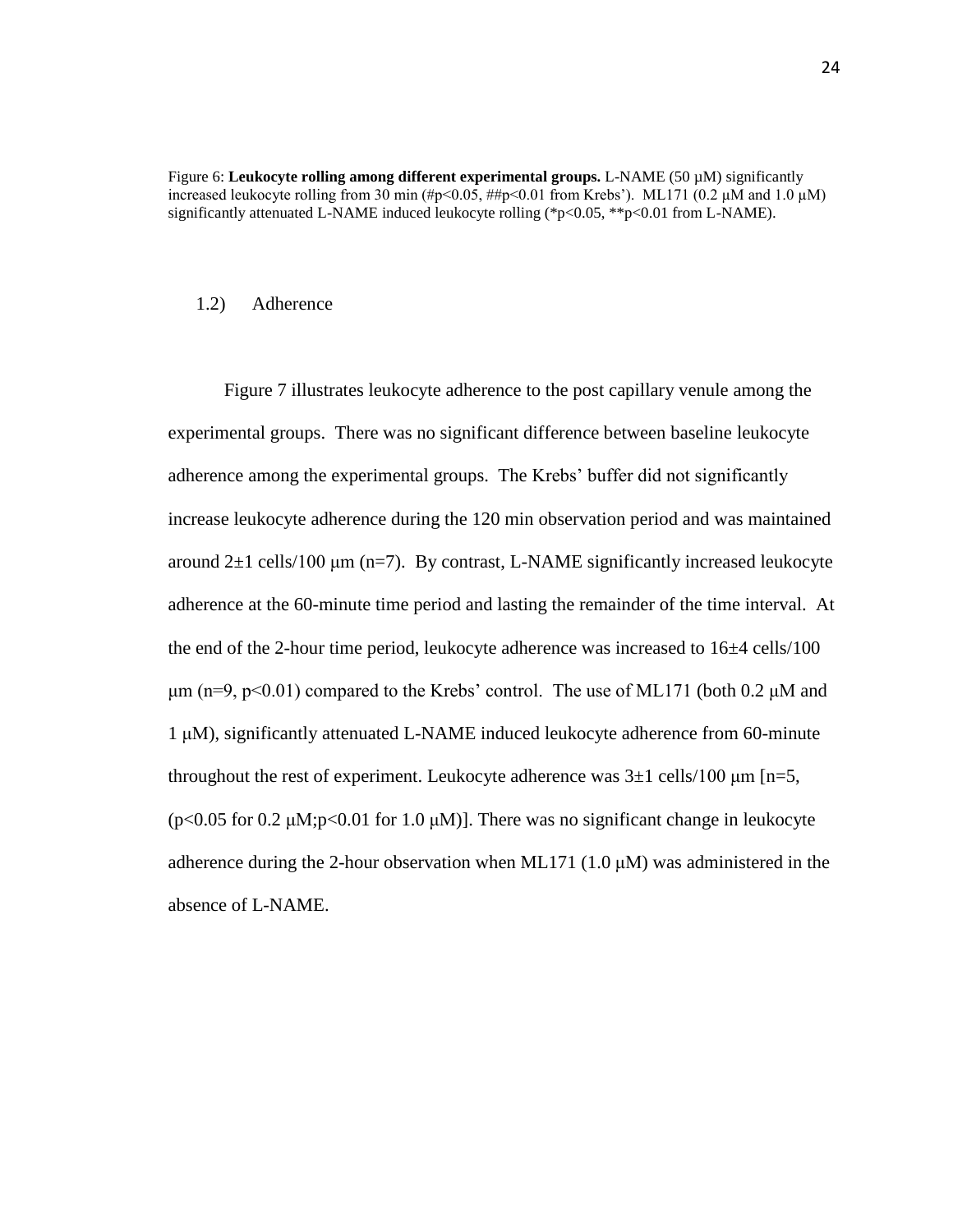

Figure 7: **Leukocyte adherence among different experimental groups.** L-NAME (50 µM) significantly increased leukocyte adherence from 60 min  $(\#p<0.05, \# \#p<0.01$  from Krebs'). ML171 (0.2  $\mu$ M and 1.0 µM) significantly attenuated L-NAME induced leukocyte adherence (\*p<0.05, \*\*p<0.01 from L-NAME).

# 1.3) Transmigration

 Figure 8 illustrates leukocyte transmigration from the post capillary venule into the tissue among the experimental groups. There was no significant difference in leukocyte transmigration among the baseline recordings among the experimental groups. The Krebs' buffer did not significantly change leukocyte transmigration during the 2-hour recording period. L-NAME significantly increased leukocyte transmigration beginning during the 60-minute time interval and lasting the remainder of the 2-hour time period. L-NAME increased transmigration  $15\pm3$  cells/20 x 100  $\mu$ m<sup>2</sup> (n=7, p<0.01) at the 2-hour time mark from the Krebs' control  $1\pm 1$  cells/minute (n=7, p<0.01). The use of ML171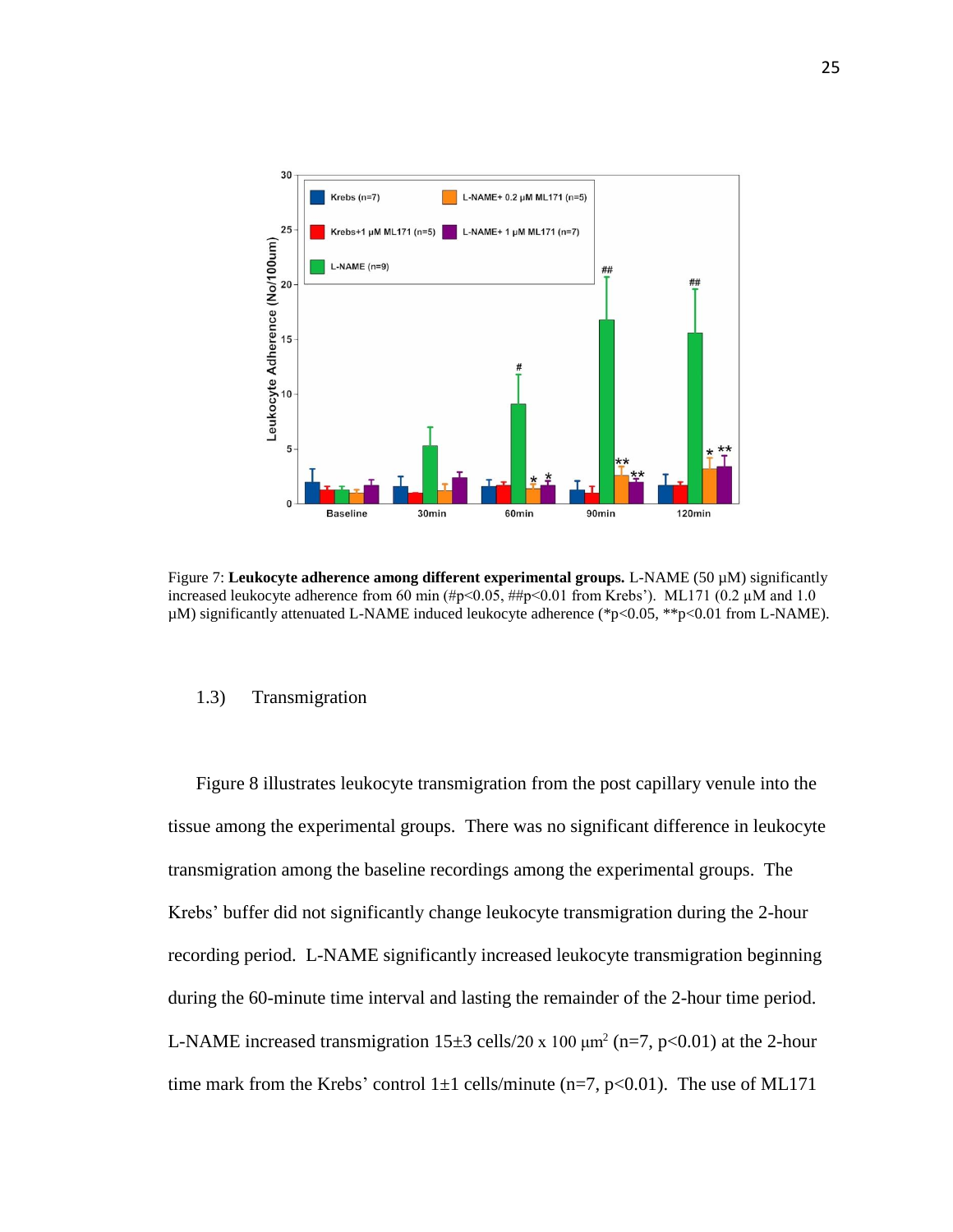significantly attenuated the increase of leukocyte transmigration caused by L-NAME at the 90-minute time period for both the 0.2  $\mu$ M and 1.0  $\mu$ M. The L-NAME + ML171 (0.2) μM and 1.0 μM) groups were able to attenuate the transmigration of leukocyte  $4\pm1$ cells/20 x 100 μm<sup>2</sup> compared to L-NAME [n=5, (p<0.01 for 0.2 μM; p<0.05 for 1.0 μM)].). There was no significant change in leukocyte transmigration during the 2-hour observation when ML171 was administered in the absence of L-NAME.



Figure 8**. Leukocyte transmigration among different experimental groups.** L-NAME (50 µM) significantly increased leukocyte transmigration from 60 min (##p<0.01 from Krebs'). ML171 (0.2  $\mu$ M and 1.0  $\mu$ M) significantly attenuated L-NAME induced leukocyte transmigration (\*p<0.05, \*\*p<0.01 from L-NAME).

2. Leukocyte Adherence and Transmigration via Hematoxylin and Eosin Staining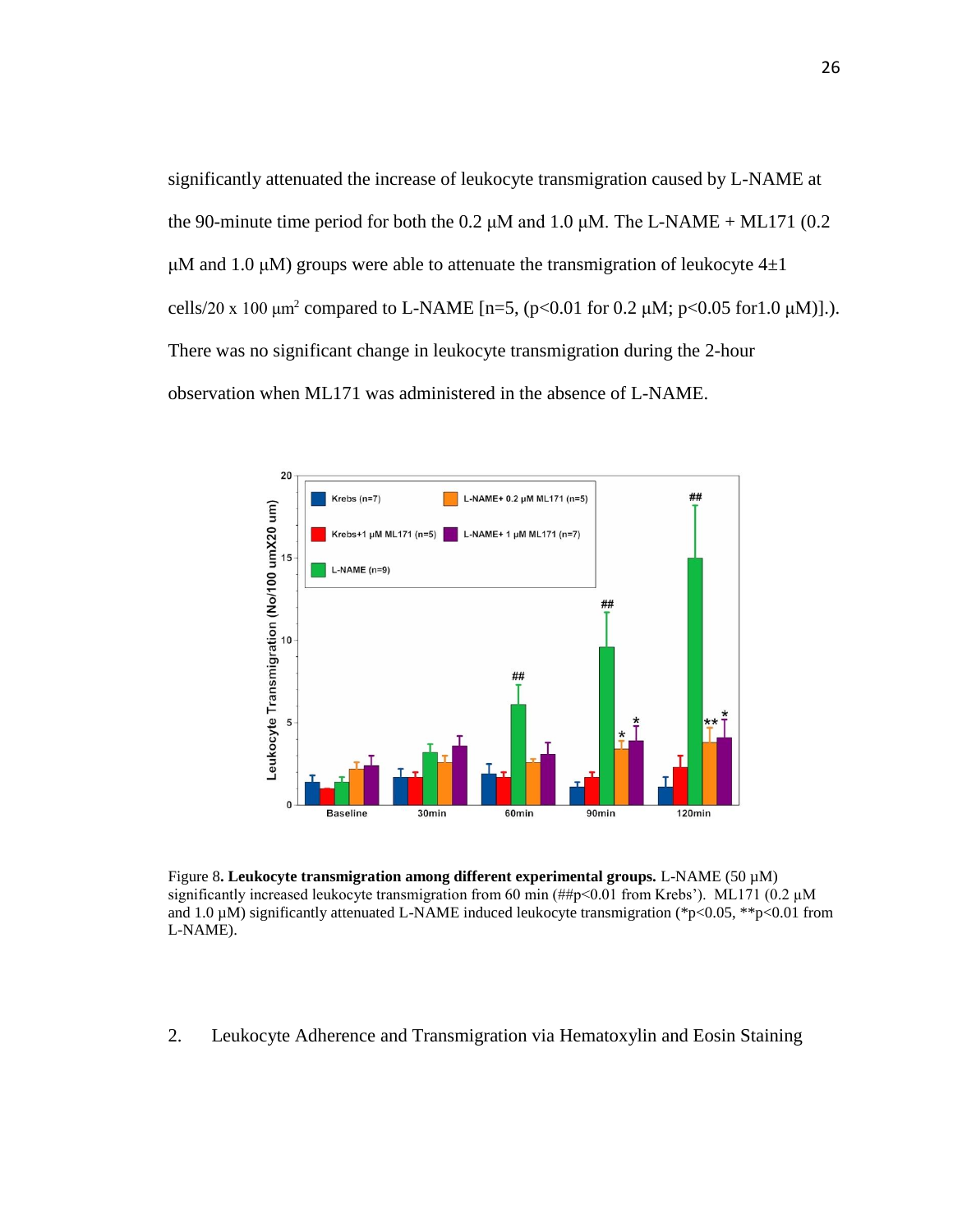The superfused rat mesenteric tissue that were harvested at the end of the experiment were assessed via hematoxylin and eosin (H&E) staining to calculate the density of leukocyte vascular adherence and tissue transmigration. Figure 9 illustrates the representative leukocyte vascular adherence and tissue transmigration from experimental groups. Figure 10 shows images of assessed tissues from each experimental group. Results of the H&E staining were consistent to those obtained by in vivo intravital microscopy. There was low leukocyte adherence  $(84\pm9 \text{ cells/mm}^2)$  and transmigration (129 $\pm$ 35 cells/mm<sup>2</sup>) in the Krebs' control group. By contrast, the 50  $\mu$ M L-NAME group exhibited a 3-fold increase in leukocyte adherence  $(269 \pm 11 \text{ cells/mm}^2,$  $p<0.01$ ) and 4-fold increase in leukocyte transmigration (505 $\pm$ 59 cells/mm<sup>2</sup>, P<0.01) compared to Krebs' buffer control. 50  $\mu$ M L-NAME in the presence of 1  $\mu$ M ML171 however, reduced leukocyte adherence  $(137 \pm 21 \text{ cells/mm}^2)$  and transmigration  $(207 \pm 19 \text{ s})$ cells/mm<sup>2</sup>). Similar results were observed for 0.2  $\mu$ M ML171 adherence (114 $\pm$ 9 cells/mm<sup>2</sup>) and transmigration  $(171 \pm 6 \text{ cells/mm}^2)$ .

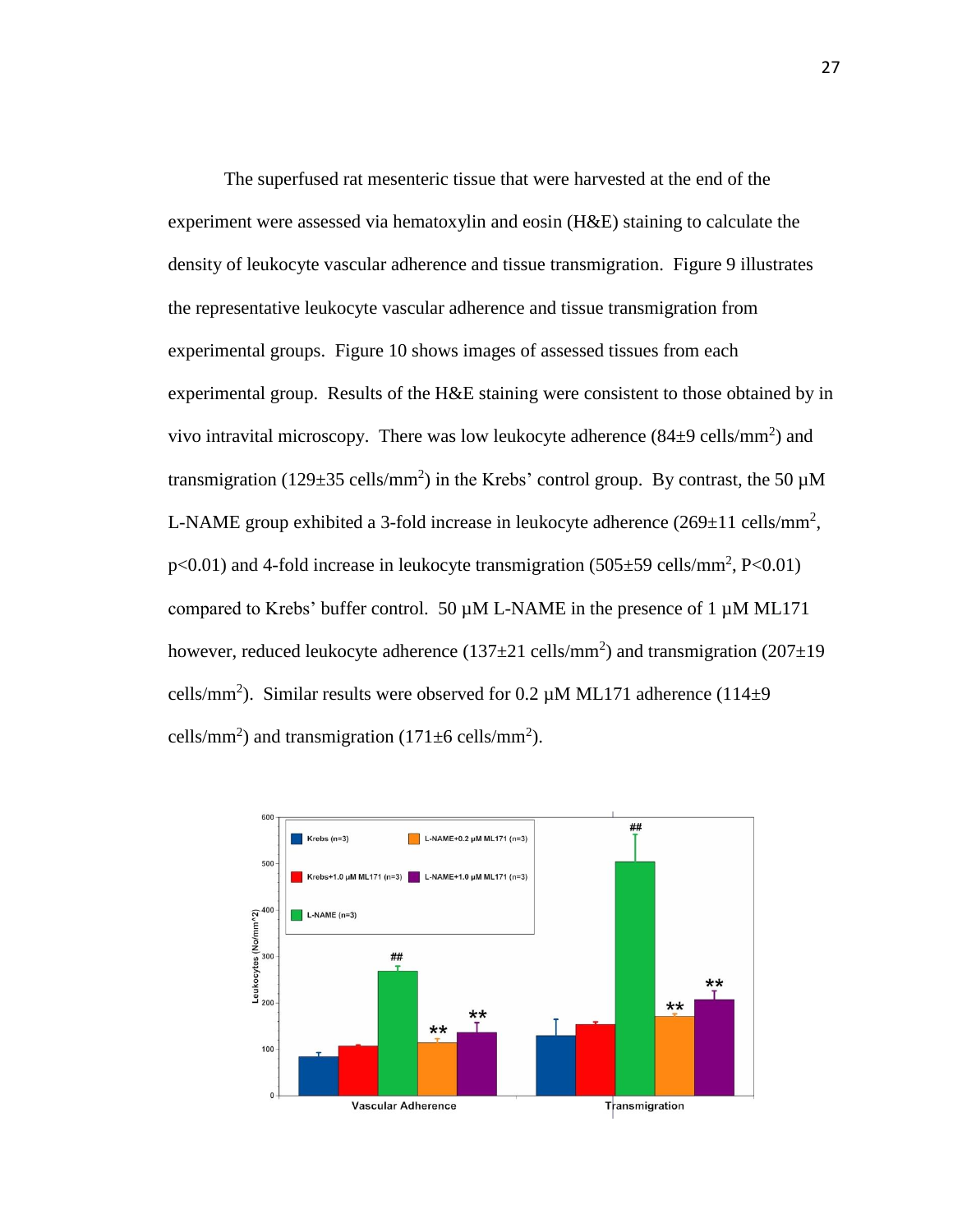Figure 9**. H&E Staining Data Summary.** Summarized leukocyte adherence and transmigration by H&E staining of mesenteric tissues from all control groups**.** Compared to Krebs' control, the L-NAME treatment group significantly increased adherence and transmigration in leukocytes (##p<0.01 from Krebs'). By contrast, both ML171 groups  $(0.2 \mu M$  and  $1.0 \mu M)$  were able to significantly attenuate the increase in adherence and transmigration initiated by L-NAME. (\*\*p<0.01 from L-NAME).

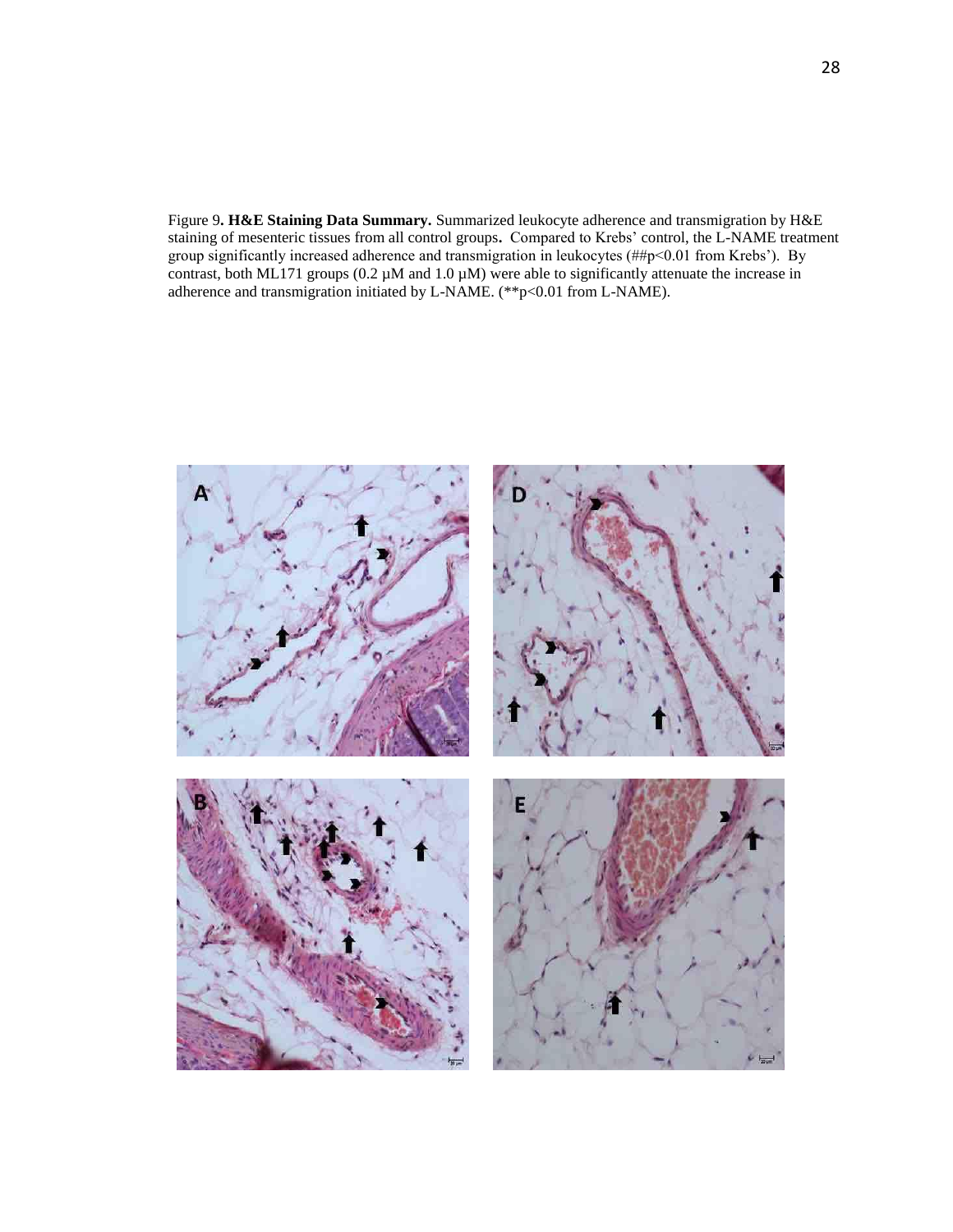

Figure 10. **H&E Staining Images.**  Representative pictures ( 20x, scale bar: 20 μm) of leukocyte vascular adherence and tissue transmigration in mesenteric tissue from Krebs' control (A), L-NAME (B), 1.0 µM ML171 (C), L-NAME+ 0.2 µM ML171 (D) L-NAME+ 1.0  $\mu$ M ML171 (E) by H&E staining. > denotes adhered leukocyte.  $\uparrow$  denotes transmigrated leukocyte. Arrows are representative leukocytes.

**Discussion**

1. Summary of Major Findings

The major findings of this study are as follows: 1) 50  $\mu$ M L-NAME significantly increased leukocyte-endothelial interactions compared to the Krebs' control group. 2) The administration of ML171 in a concentration of either  $0.2 \mu M$  or  $1.0 \mu M$ , significantly attenuated the leukocyte rolling, adherence, and transmigration induced by L-NAME, which is further confirmed by results via H&E staining. 3) ML171 did not affect the basal leukocyte-endothelial interactions.

2. Effects of L-NAME on Leukocyte-Endothelial Interactions

The superfusion of the Krebs' buffer alone was not able to significantly increase leukocyte rolling, adherence, and transmigration suggesting that the surgical procedure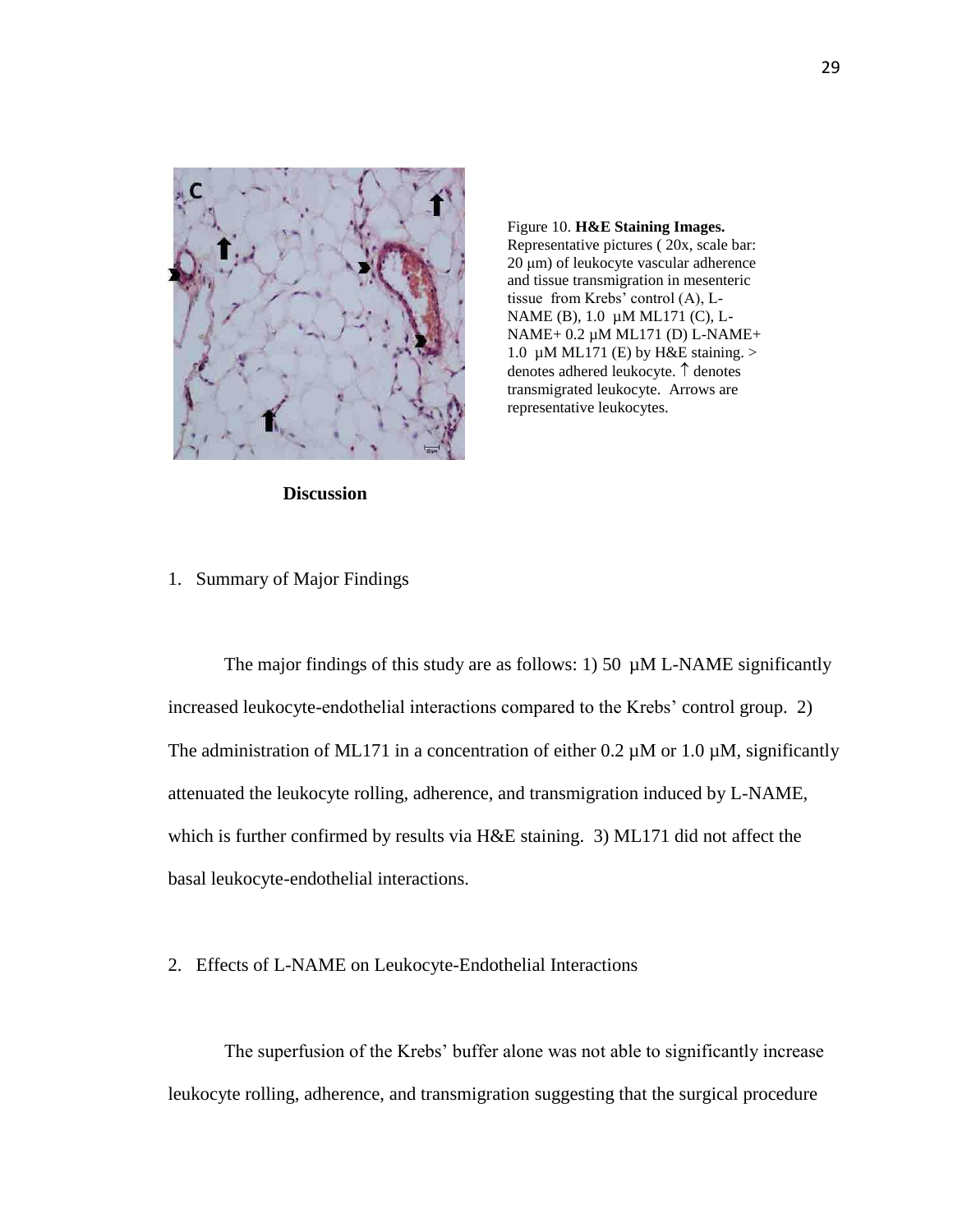performed on the rodent to expose the mesenteric tissue did not initiate an intense inflammatory response. By contrast, the addition of 50 µM of L-NAME to the Krebs' buffer solution was able to significantly increase the leukocyte rolling, adherence, and transmigration beginning between the 30-60 minute intervals compared to the Krebs' solution alone. L-NAME competes with L-arginine to bind to eNOS, preventing the conversion of L-arginine to L-citrulline  $+$  NO via eNOS, ultimately leading to a decrease in NO bioavailability. The use of L-NAME simulates the pathological state of endothelial dysfunction in vivo. Previous studies by Lefer et al. have shown that the use of L-NAME upregulated P-selectin on endothelial cells from ~10% in untreated tissue to 70-80% with the use of L-NAME, confirmed through immunostaining (15). Once Pselectin is upregulated on the endothelial cells, leukocytes can begin to slow down due to the interaction of P-Selectin with the L-selectin constitutively expressed on leukocytes. Once this interaction occurs, leukocytes are slowed and L-selectin is shed, causing the upregulation of Cd11b/CD18. Cd11b/CD18 interacts with ICAM-1, constitutively expressed on the surface of endothelial cells, to create a firm adherence to the vascular cell wall. While ICAM-1 is constitutively expressed, it can be upregulated in L-NAME induced inflammation by cytokines such as IL- $\beta$ , IL-8, and TNF- $\alpha$  (25). Previous studies in our lab found that superfusion of L-NAME for 2 hours significantly increased the expression of ICAM-1 on endothelial cells (26). Therefore, the use of L-NAME in vivo induces a state of endothelial dysfunction, characterized by a marked increase in leukocyte-endothelial interaction, initiating a vicious inflammatory cycle.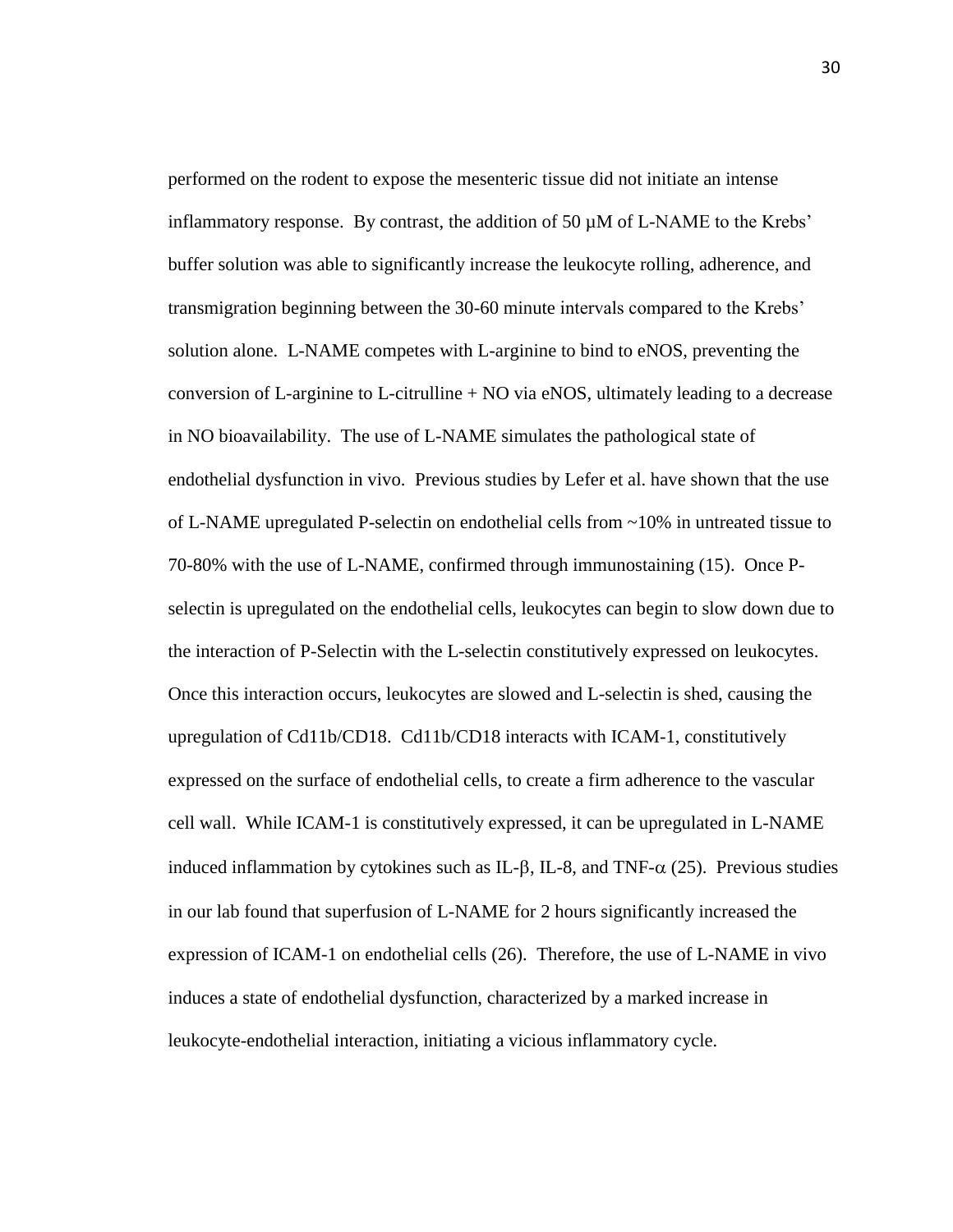#### 3. Effects of ML171 on Leukocyte-Endothelial Interactions

We did not observe any effect of ML171 on basal leukocyte-endothelial interactions suggesting that the constitutive activity of NOX1 has no significant impact on basal vascular endothelial function. Under basal conditions, it does not appear that inhibition of NOX1 will disrupt cellular function, and the small amount of SO produced by NOX1 under basal conditions may mainly involve the signal transduction in vasculature, such as angiogenesis. We found that ML171 significantly reduced L-NAME induced leukocyte-endothelial interactions. L-NAME induces leukocyte-endothelial interactions through competitive inhibition of L-arginine, thereby, reducing NO bioavailability and inducing endothelial dysfunction like conditions. Additionally, SO derived from NOX1 has been shown to accelerate the translocation of PKC which phosphorylates NOXO1, a cytosolic subunit of NOX1, thereby, increasing the amount of SO produced from NOX1 (30). Furthermore, the SO produced by NOX1 has the ability to uncouple eNOS through the formation of the peroxynitrite ion. The peroxynitrite ion then oxidizes  $BH_4$  to  $BH_2$  resulting in the inability of eNOS to use its cofactor  $BH_4$  (13). When the BH<sub>4</sub> to BH<sub>2</sub> ratio is increased, the product profile of eNOS is shifted to produce SO more so than NO, further reducing the bioavailability of NO, thereby, increasing endothelial dysfunction. Our findings suggest that NOX1 may be upregulated during inflammation and promote eNOS uncoupling in addition to more PKC activation, resulting in further NADPH oxidase upregulation and subsequently more SO release. Therefore, blocking the movement of an electron from NADPH to  $O_2$  via ML171, may be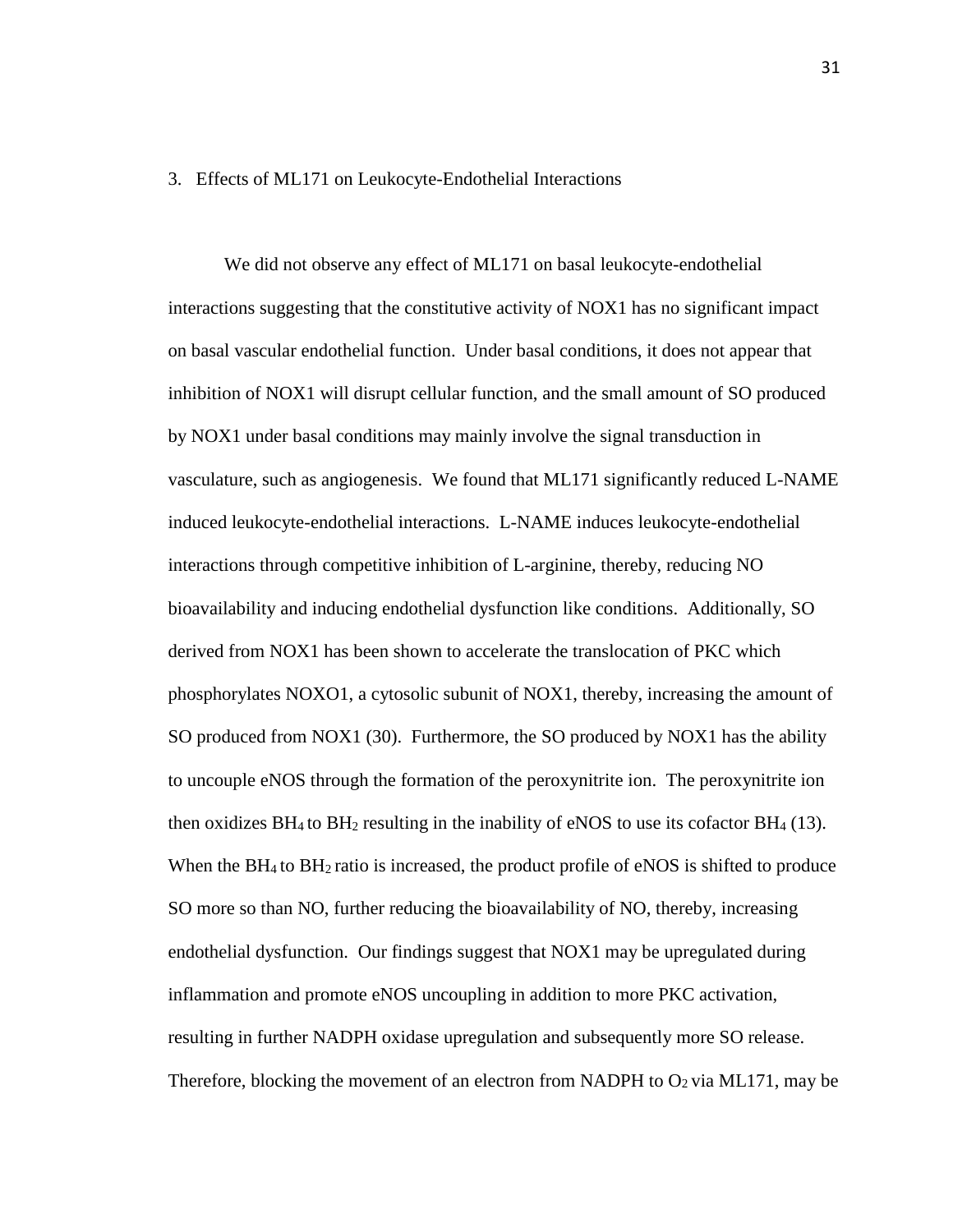able to attenuate the inflammatory cycle present in the pathological state of endothelial dysfunction. Additionally, a study by Weaver et. al found that the use of ML171 can produce anti-inflammatory effects in beta cells through the inhibition of cytokine induce production of ROS produced by NOX1 (23). Cytokines play important role in upregulation of NOX1 assembly which can further amplify the damage of inflammation.

We did not find any dose-dependent effects of ML171 (0.2  $\mu$ M-1.0  $\mu$ M) on L-NAME induced leukocyte rolling, adherence, or transmigration. However, in other studies, like the study mentioned above by Weaver et. al, a dose dependent effect of ML171 was observed. Weaver et. al found that inflammatory cytokine induced beta cell death was reduced maximally at 10 µM and had a much more minimal effect at a dose of 0.1 µM. However, their study worked directly with cell models as well as a proinflammatory cytokine cocktail, providing a difficult comparison to our in vivo model. The lack of a dose dependent effect could be due to a multitude of different factors such as using a live animal or the inability to determine the actual amount of drug concentration absorbed through the mesenteric tissue during each experiment.

# 4. H&E Staining Compared to In Vivo Recording

Data collected from the H&E staining shows a greater number of leukocyte transmigration among experimental groups than the number of leukocytes adhered, an opposite finding compared to that of the in vivo data in this study. For leukocyte vascular adherence and tissue transmigration by H&E staining, our lab collected the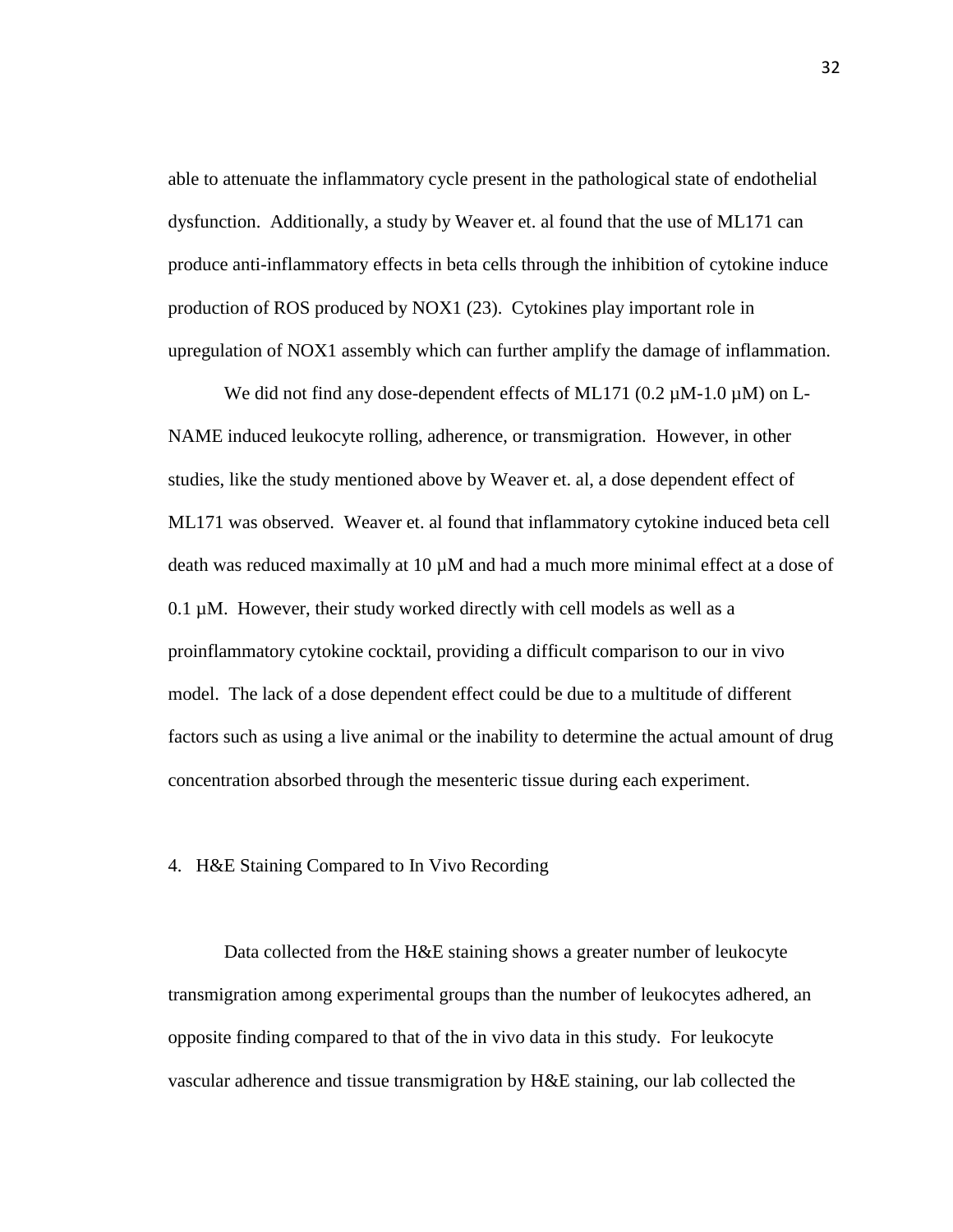superfused mensenteric tissue and all types of blood vessels were included. By contrast, in vivo, our lab record leukocyte-endothelial interactions in real-time by observing only one mesenteric postcapillary venule throughout experiments. These differences in observation may have attributed to the differences among the data.

# 5. Limitations

The use of L-NAME in this study, a non selective NOS inhibitor inhibited all three forms of NOS (iNOS, nNOS, and eNOS), providing limitations to the study which aimed to induce vascular endothelial dysfunction by mainly reducing eNOS activity. However, it is worth noting that within a 2.5-hour experimental period, iNOS can not be induced and nNOS has minimal contribution to normal vascular endothelial function, therefore, the L-NAME induced inflammation was mainly caused by the inhibition of eNOS. Moreover, L-NAME is a chemical and is not a disease related condition. It has been well established that use of L-NAME provides a model of vascular endothelial dysfunction in vivo to study the underlying mechanisms involved in the subsequent inflammation. Further limitations are encountered through the experimental model. The superfusion of L-NAME only induces acute inflammatory conditions, whereas, diseases such as diabetes, hypertension, and atherosclerosis are chronic inflammatory diseases.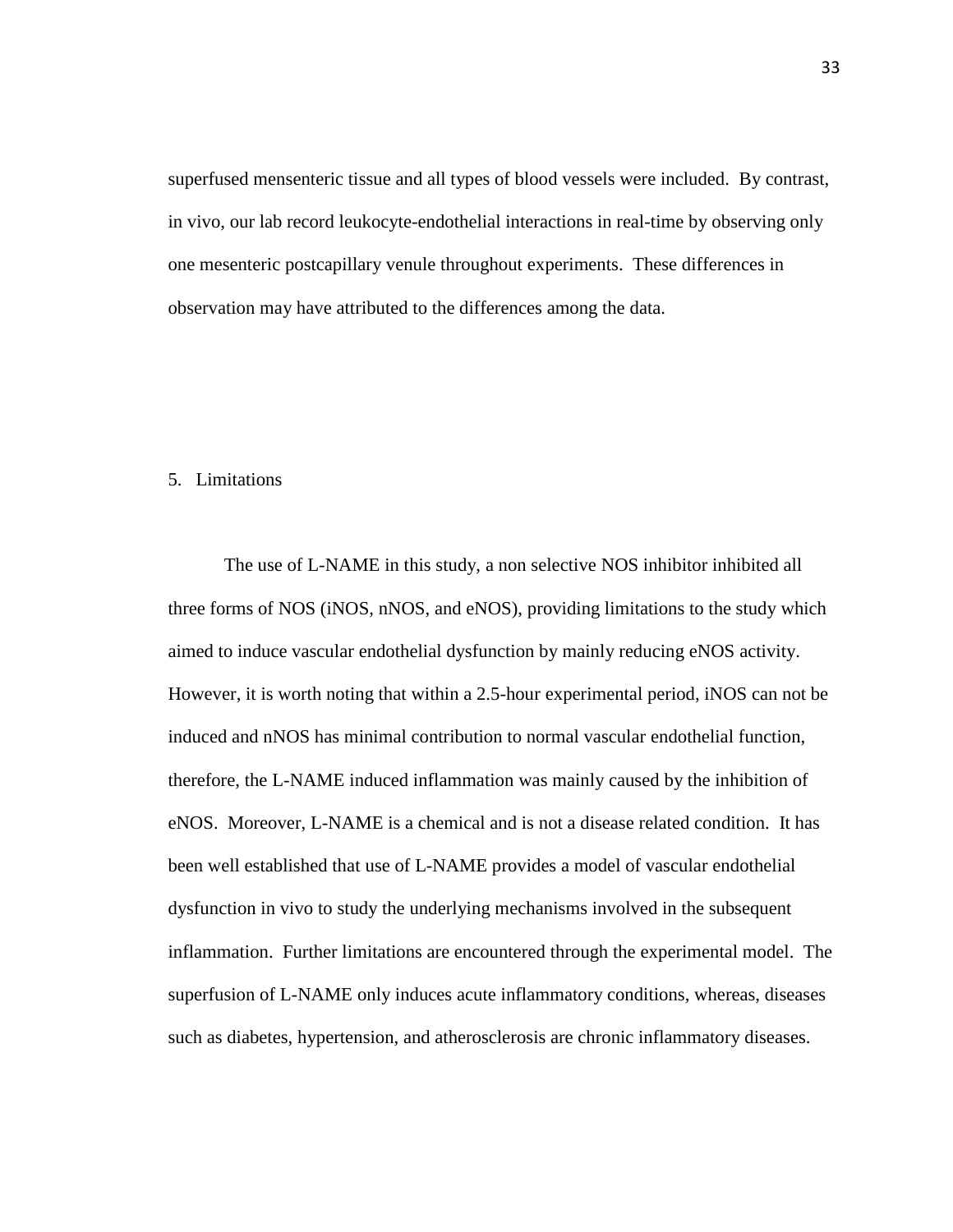Therefore, it proves difficult to study long-term effects of the inhibition of ML171 using this model.

6. Future studies

Future studies are needed to learn more about NOX1's role in processes involved in leukocyte-endothelial interactions, such as upregulation of adhesion molecules, and changes of PKC and other NOX isoforms

7. Summary and Significance of Major Findings:

In summary, our data demonstrates that the inhibition of NOX1 using ML171 is able to attenuate L-NAME induced leukocyte-endothelial interactions. The mechanism of this action may be associated with reduced levels of SO, which help restore vascular endothelial function (37). Our data suggest that the use of ML171 may be useful in attenuating vascular endothelial dysfunction and subsequent inflammation in chronic inflammatory diseases such as diabetes, hypertension and I/R injury.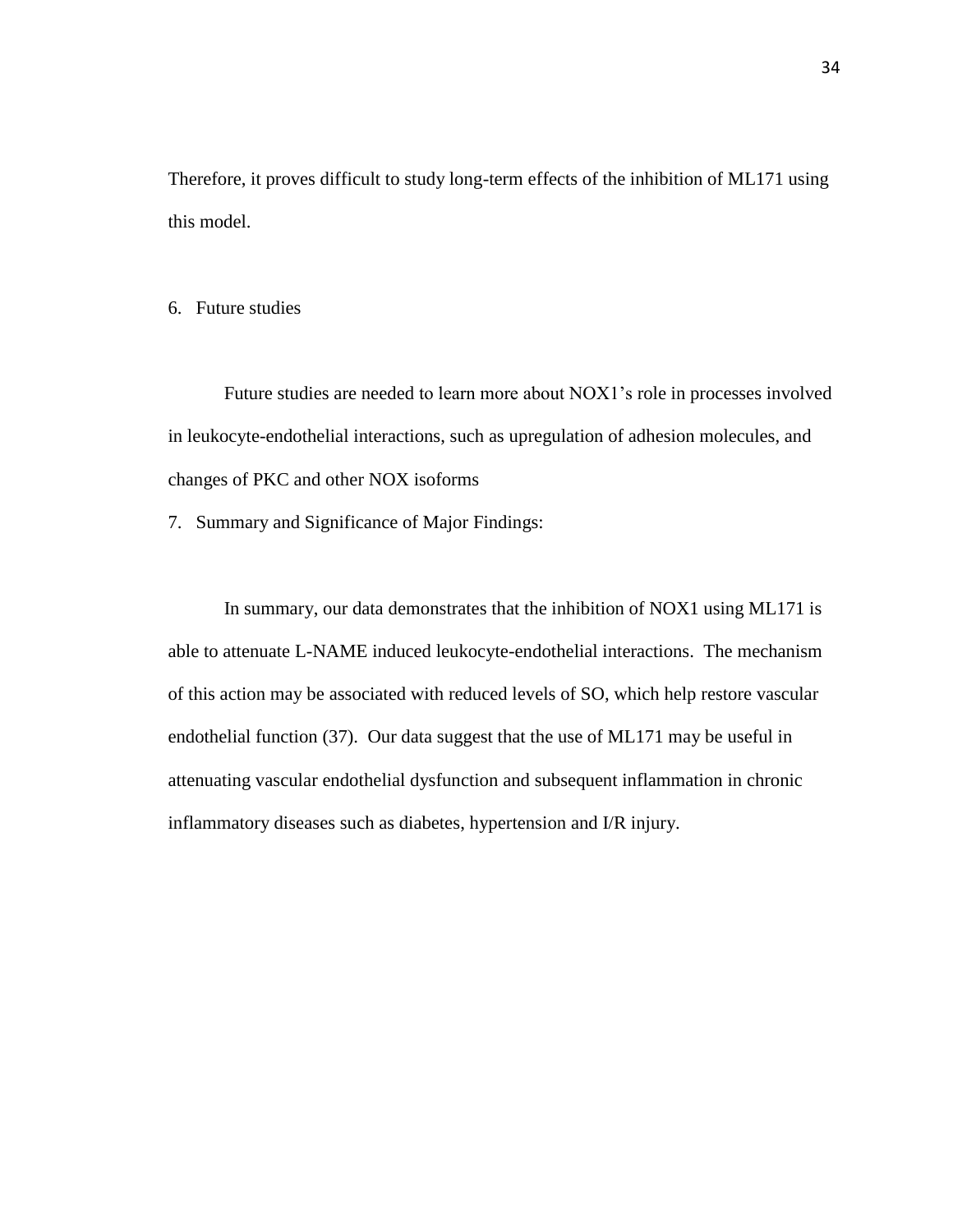#### **References**

- 1. Su JB. Vascular endothelial dysfunction and pharmacological treatment. World J Cardiol. 2015;7(11):719-41.
- 2. Favero G, Paganelli C, Buffoli B, Rodella LF, Rezzani R. Endothelium and its alterations in cardiovascular diseases: life style intervention. Biomed Res Int. 2014;2014:801896.
- 3. Deanfield J, Halcox J, Rabelink T. Endothelial Function and Dysfunction Testing and Clinical Relevance. Circulation American Heart Association. 2007; 115: 1285-1295
- 4. Eroschenko VP, Fiore MS. DiFiore's Atlas of Histology with Functional Correlations. Lippincott Williams & Wilkins; 2013.
- 5. Cardiovascular Physiological Concepts. c1998-2016. Richard E. Klabunde PhD. Accessed May 5, 2016 http://www.cvphysiology.com/Blood%20Flow/BF011.htm
- 6. Förstermann U, Sessa WC. Nitric oxide synthases: regulation and function. Eur Heart J. 2012;33(7):829-37, 837a-837d.
- 7. Galley HF, Webster NR. Physiology of the endothelium. Br J Anaesth. 2004;93(1):105-13.
- 8. Alderton WK, Cooper CE, Knowles RG. Nitric oxide synthases: structure, function and inhibition. Biochem J. 2001;357(Pt 3):593-615.
- 9. Yang YM, Huang A, Kaley G, Sun D. eNOS uncoupling and endothelial dysfunction in aged vessels. Am J Physiol Heart Circ Physiol. 2009;297(5):H1829-36.
- 10. Ampofo E, Widmaier D, Montenarh M, Menger MD, Laschke MW. Protein Kinase CK2 Regulates Leukocyte-Endothelial Cell Interactions during Ischemia and Reperfusion in Striated Skin Muscle. Eur Surg Res. 2016;57(1-2):111-124.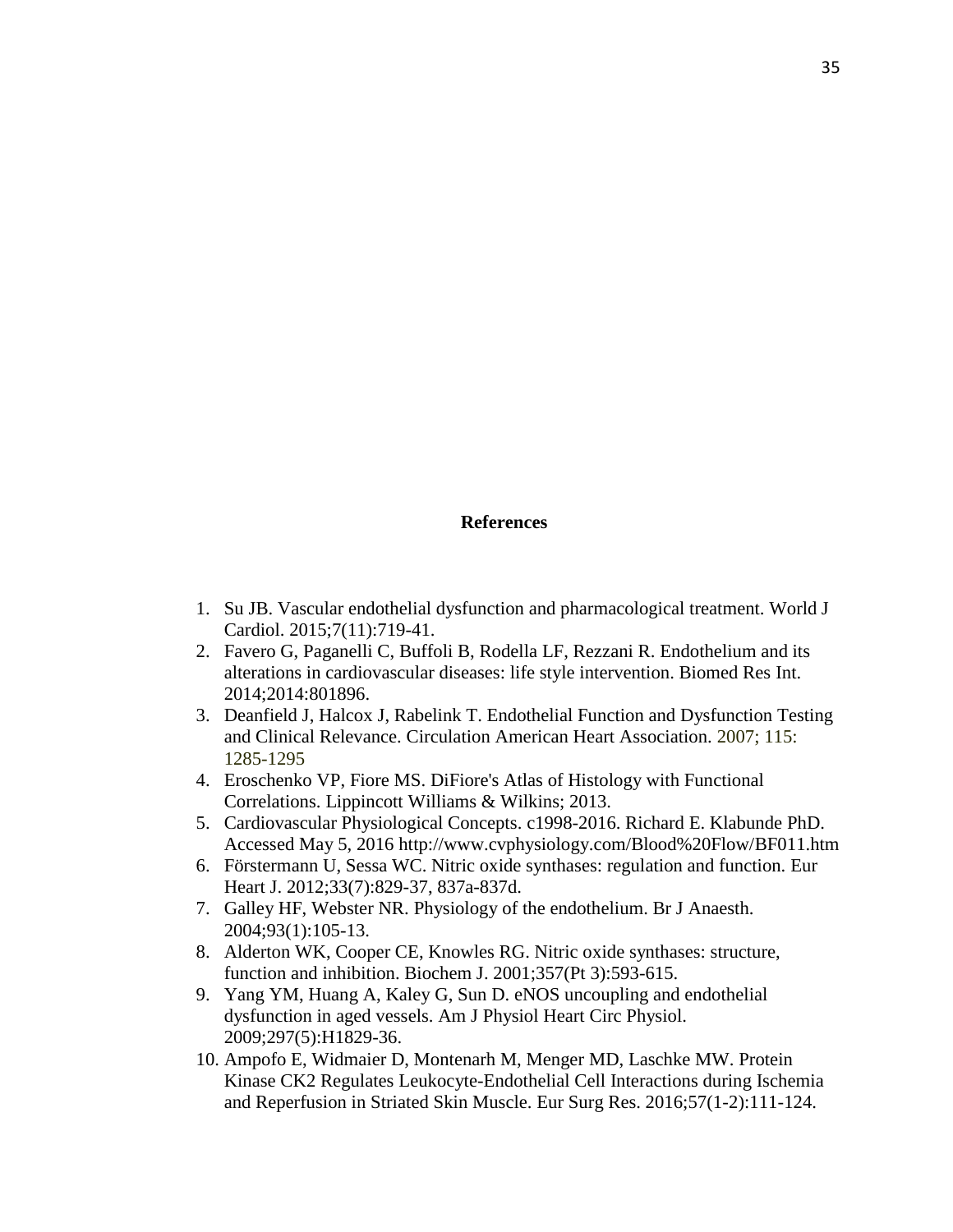- 11. Gewaltig MT, Kojda G. Vasoprotection by nitric oxide: mechanisms and therapeutic potential. Cardiovasc Res. 2002;55(2):250-60.
- 12. Wallace JL. Nitric oxide as a regulator of inflammatory processes. Mem Inst Oswaldo Cruz. 2005;100 Suppl 1:5-9.
- 13. Ago T, Kuroda J, Kamouchi M, Sadoshima J, Kitazono T. Pathophysiological Roles of NADPH Oxidase/NOX Family Proteins in the Vascular System. *Circulation Journal.*
- 14. NOX proteins in signal transduction
- 15. Nisimoto Y, Diebold BA, Cosentino-gomes D, Constentino-gomes D, Lambeth JD. Nox4: a hydrogen peroxide-generating oxygen sensor. Biochemistry. 2014;53(31):5111-20.
- 16. Perkins KA, Pershad S, Chen Q, et al. The effects of modulating eNOS activity and coupling in ischemia/reperfusion (I/R). Naunyn Schmiedebergs Arch Pharmacol. 2012;385(1):27-38.
- 17. Sirker A, Zhang M, Shah AM. NADPH oxidases in cardiovascular disease: insights from in vivo models and clinical studies[.](http://www.ncbi.nlm.nih.gov/pubmed/21598086) Basic Res Cardiol. 2011 Sep;106(5):735-47
- 18. Ray R, Shah AM. NADPH oxidase and endothelial cell function. Clin Sci. 2005;109(3):217-26.
- 19. Xu S, Touyz RM. Reactive oxygen species and vascular remodelling in hypertension: still alive. Can J Cardiol. 2006;22(11):947-51.
- 20. Gutterman DD. Mitochondria and reactive oxygen species: an evolution in function. Circ Res. 2005;97(4):302-4.
- 21. Dikalov S. Cross talk between mitochondria and NADPH oxidases. Free Radic Biol Med. 2011;51(7):1289-301.
- 22. Mogensen CE, Christensen CK, Vittinghus E. The stages in diabetic renal disease. With emphasis on the stage of incipient diabetic nephropathy. Diabetes. 1983;32 Suppl 2:64-78.
- 23. Steyers CM, Miller FJ. Endothelial dysfunction in chronic inflammatory diseases. Int J Mol Sci. 2014;15(7):11324-49.
- 24. Langer HF, Chavakis T. Leukocyte-endothelial interactions in inflammation. J Cell Mol Med. 2009;13(7):1211-20.
- 25. Lefer AM, Lefer DJ. The role of nitric oxide and cell adhesion molecules on the microcirculation in ischaemia-reperfusion. Cardiovasc Res. 1996;32(4):743-51.
- 26. Pham H, Barsotti R, Koon A, Rueter B, Young L, Chen Q, The Role of NAPDH Oxidase on L-NAME-Induced Leukocyte-Endothelial Interactions in Rat Mesenteric
- 27. Gianni D, Taulet N, Zhang H, et al. A novel and specific NADPH oxidase-1 (Nox1) small-molecule inhibitor blocks the formation of functional invadopodia in human colon cancer cells. ACS Chem Biol. 2010;5(10):981-93.
- 28. Remarcke R, Patel S, Stutzman D, et al. The Cardio Protective effects of a NOX1 Inhibitor, ML171, on Myocardial Ischemia/Reperfusion (I/R) Injury. The FASEB Journal. 2015;29(1):635.3